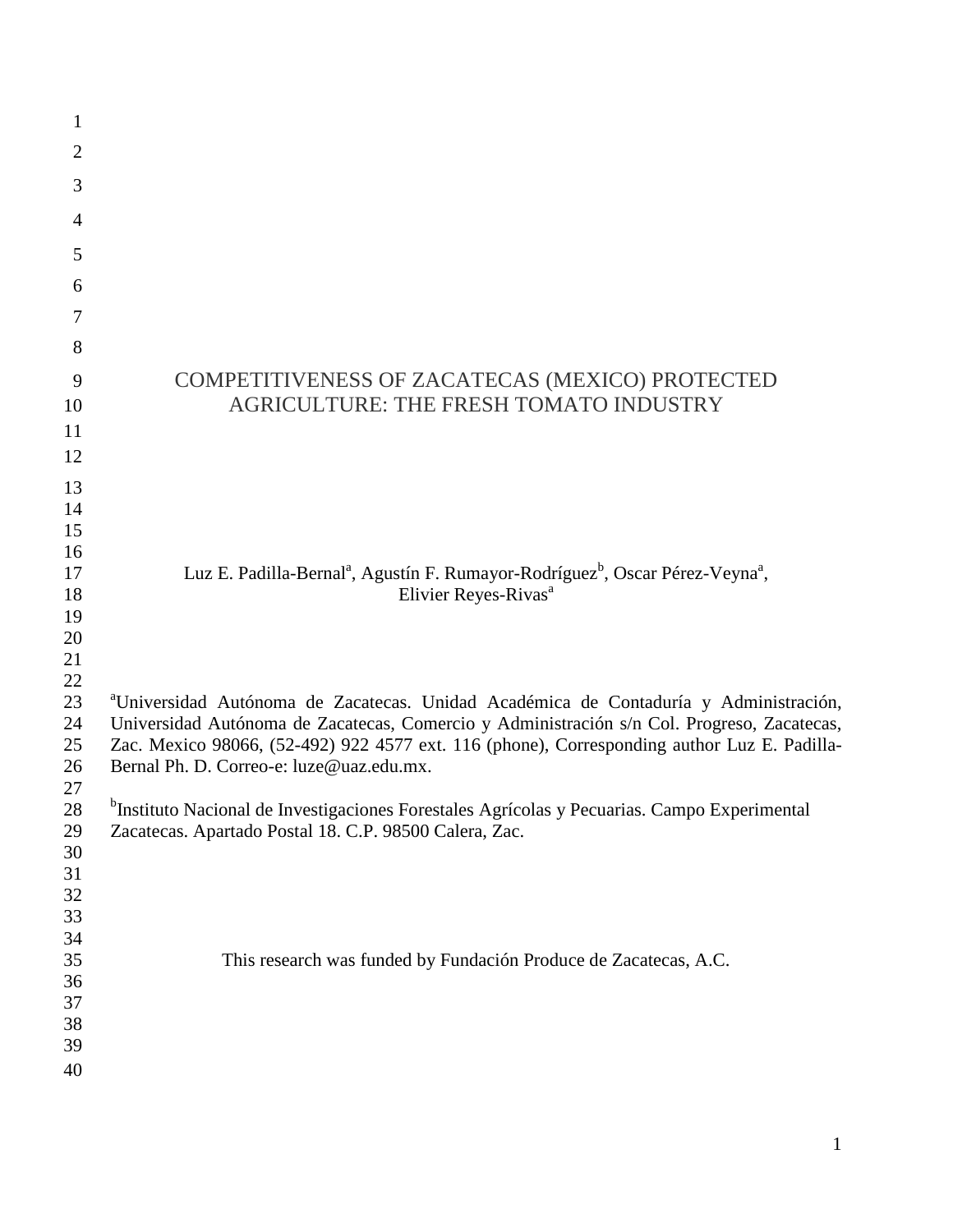# 1 COMPETITIVENESS OF ZACATECAS (MEXICO) PROTECTED 2 AGRICULTURE: THE FRESH TOMATO INDUSTRY

4

# 5 Executive summary

6 The protected fresh tomato production-industry in Zacatecas has undergone accelerated growth in 7 recent years. Free trade, market globalization, new trends in the agro-food sector, as well as the 8 food and financial crises, are impacting its competitiveness. In this study competitiveness of the 9 industry of fresh tomato production under protective structures in Zacatecas was evaluated to 10 provide elements that contribute to the design of policies aimed toward development of 11 sustainable competitiveness. Two research questions were answered by this study: Are the 12 export-oriented production units more competitive than those that sell their produce only on the 13 domestic market? Do the production units with a higher level of technology have more developed 14 competitive capital?

15 A systemic competitiveness model was applied considering six economic levels 16 (microeconomic, mesoeconomic, macroeconomic, international, institutional, and political-17 social), and the way in which each of these levels is contributing to the formation of the 18 industry's systemic capital was determined. Moreover, a SWOT analysis for the development of 19 systemic competitiveness was performed. The information was obtained through interviews with 20 technicians and/or owners of the production units and complemented with interviews with 21 researchers and government authorities. It was shown that a high level of technology is a 22 necessary, but not sufficient, condition for achieving sustainable competitiveness.

- 24
- 25
- 26
- 27 28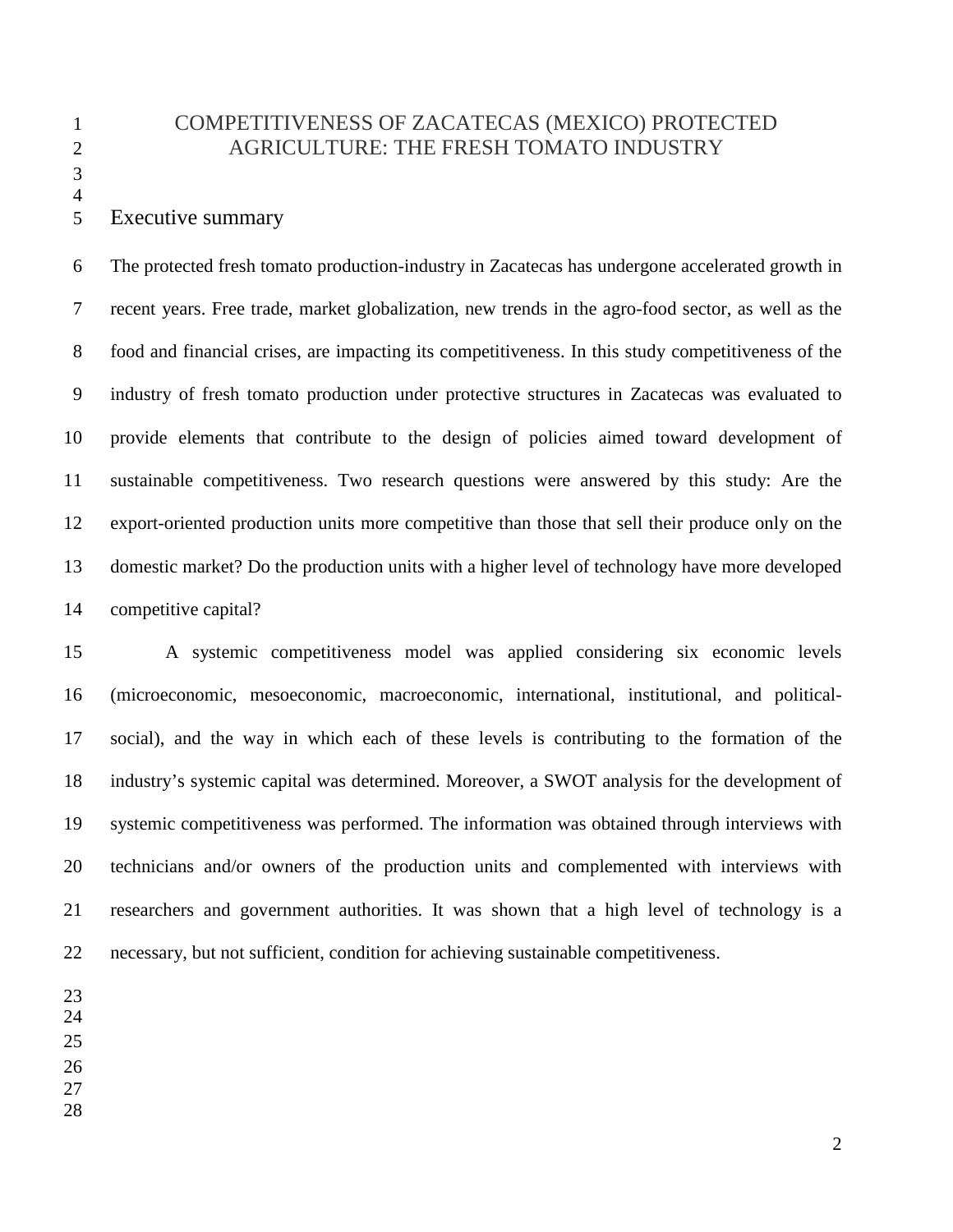# COMPETITIVENESS OF ZACATECAS (MEXICO) PROTECTED AGRICULTURE: THE FRESH TOMATO INDUSTRY

| 6        | The industry of fresh tomato production under protective structures in Zacatecas has undergone     |
|----------|----------------------------------------------------------------------------------------------------|
| $\tau$   | accelerated growth in recent years. Free trade, market globalization, new trends in the agro-food  |
| 8        | sector, as well as the food and financial crises, are impacting its competitiveness. In this study |
| 9        | competitiveness of the industry of fresh tomato production under protective structures in          |
| 10       | Zacatecas was evaluated to provide elements that contribute to the design of policies aimed        |
| 11       | toward development of sustainable competitiveness. A systemic competitiveness model was            |
| 12       | applied, and a SWOT analysis was performed. The information was obtained through interviews        |
| 13       | with technicians and/or owners of the production units and complemented with interviews with       |
| 14       | researchers and government authorities. It was shown that a high level of technology is a          |
| 15       | necessary, but not sufficient, condition for achieving sustainable competitiveness.                |
| 16       |                                                                                                    |
| 17       | Key words: development, technology, greenhouses, systemic competitiveness                          |
| 18<br>19 |                                                                                                    |
|          |                                                                                                    |

Abstract

- 
- 
- 
- 
- 

- 
-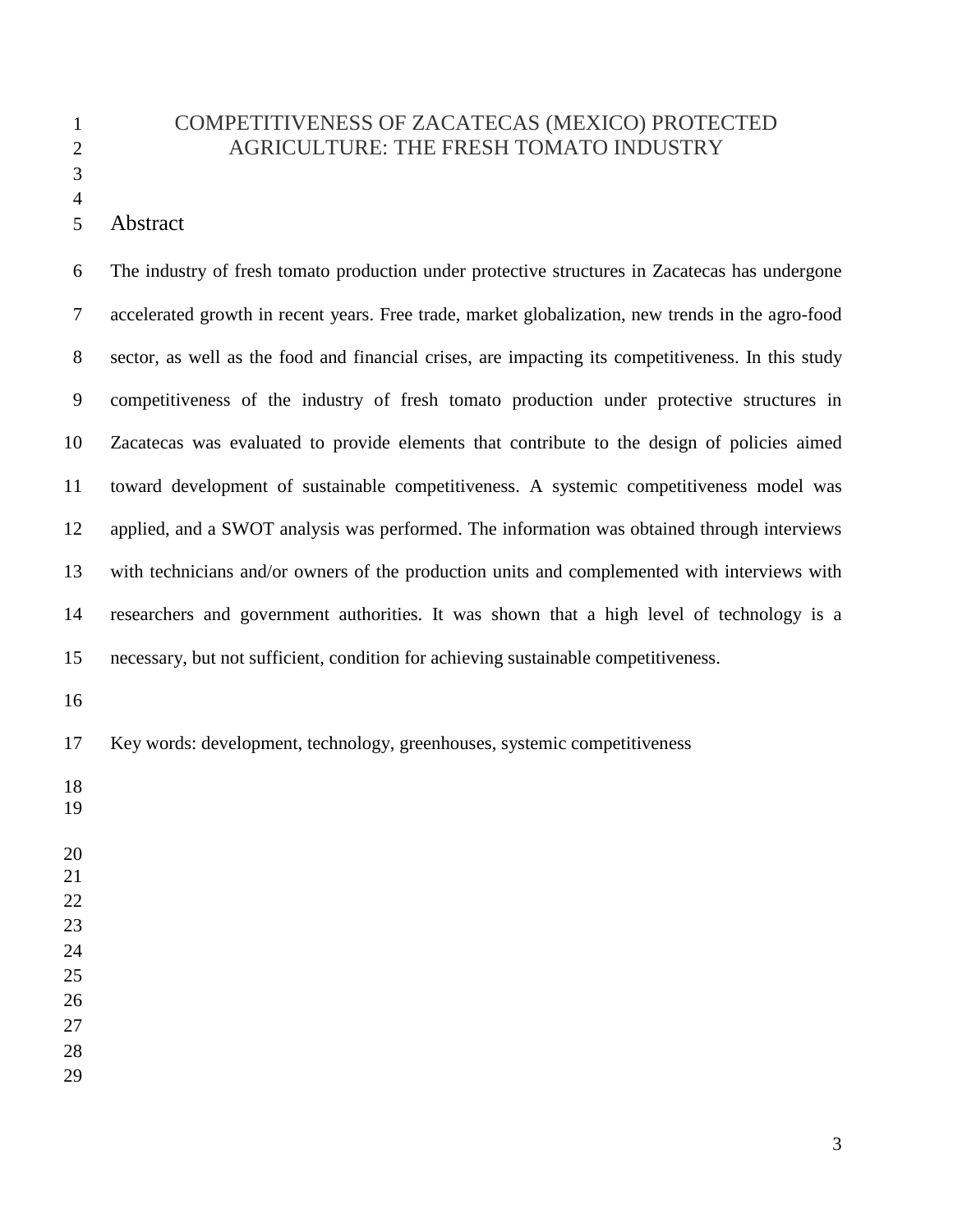1 **COMPETITIVENESS OF ZACATECAS (MEXICO) PROTECTED**  2 **AGRICULTURE: THE FRESH TOMATO INDUSTRY**

# 4 INTRODUCTION

3

5 In the state of Zacatecas, as in other regions of Mexico, protected agricultural production systems 6 have seen accelerated growth in recent years. The mean annual growth rate of the cultivated area 7 from 2001 to 2007 was 30.5%. Currently, this area is estimated to be 184.2 hectares, 95% of 8 which was cultivated under tomato (Padilla-Bernal *et al*., 2008).

9 The rapid expansion of area under protected agriculture in the state of Zacatecas is 10 attributed to different factors, among which the following stand out. a) The potential yield over 11 investment that these production systems can obtain because of the location of producer regions. 12 In those such as the Zacatecas high plateau, where climate is temperate, dry and with good 13 conditions of sunlight, it is possible to lengthen the growing period or to produce year-round, 14 meaning extraordinary profits for the growers. b) Proximity to the US border; the US is the 15 largest export market for Mexican tomatoes. And c) different government organisms grant 16 facilities for protected agriculture installations. The state government, during the last two state 17 development plans (1999-2004 and 2005-2010), has promoted protected agriculture as part of the 18 strategies aimed to reactivate the rural sector. Government authorities at local and federal level 19 have encouraged protected agriculture projects as a way to offer employment opportunities and 20 improve the welfare to rural producers. (SAGARPA 2006; 2008; SEDAGRO 2008).

21 As in Mexico, in the US and Canada the greenhouse tomato industry has shown high growth 22 rates. Expansion began in the 90s (Cook and Calvin 2005), but recently growth has become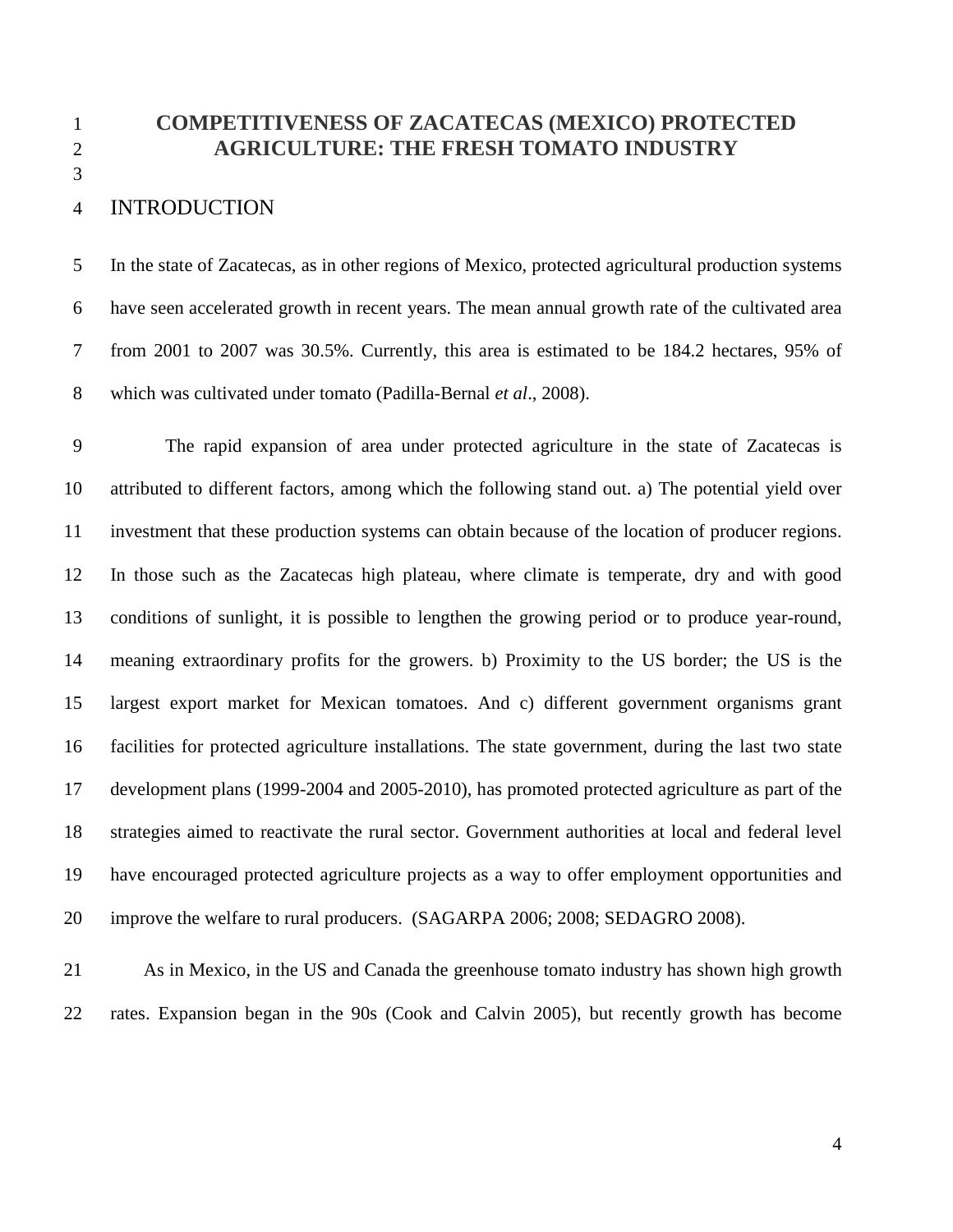1 stable<sup>1</sup>. Even though Mexico was the last of the three competitors to enter the industry, it now has 2 a larger area, which continues to expand rapidly (Cook and Calvin 2005; Padilla-Bernal, 3 Rumayor and Pérez 2007). In terms of technology and yields, however, Mexico has lagged 4 behind. In 2006, average greenhouse tomato yield in Mexico was estimated at 130 tons per 5 hectare, while in the US and Canada yields are more than 450 tons (Cook 2007). The low yields 6 in Mexico are attributed largely to the wide range of technologies used by growers, from shade 7 house and macrotunnels to permanent greenhouse structures with limited or passive 8 environmental control and high-technology greenhouses with both fully active environmental 9 control and hydroponics.

10 One of the characteristics of the fresh tomato industry under protected agriculture in Mexico 11 is its high concentration. Like that of field production, a few companies control a large part of the 12 production (Wilson and Thompson 2004; Padilla-Bernal, Thilmany and Loureiro 2003). The US 13 is the largest consumer of this type of tomato and imports more than it produces (Cook and 14 Calvin 2005). In recent years, imports have increased faster than production. Canada exports 60% 15 of its production to the US, and almost all of the greenhouse tomatoes produced in Mexico are 16 sold in the US or Canada. At present, the demand for greenhouse tomatoes in Mexico is limited, 17 but will probably grow in the near future. It is estimated that only 15% of Mexican greenhouse 18 tomatoes is sold on the domestic market; this is attributed to the possibility of selling lower 19 quality rather than to strategic marketing decisions.

20 A consequence of rapid growth of the tomato industry under protected agriculture is lower 21 prices on the US market, especially during the summer when the three countries offer their 22 produce (USDA-AMS 2005) and the retail demand for greenhouse tomatoes in the US market is

 $\overline{a}$ 

<sup>&</sup>lt;sup>1</sup> The mean annual growth rate during the period 1994-2006 was 16.5% in the US and 11.5% in Canada, while from 2003 to 2006 it was 3.5% and 1.2%, respectively.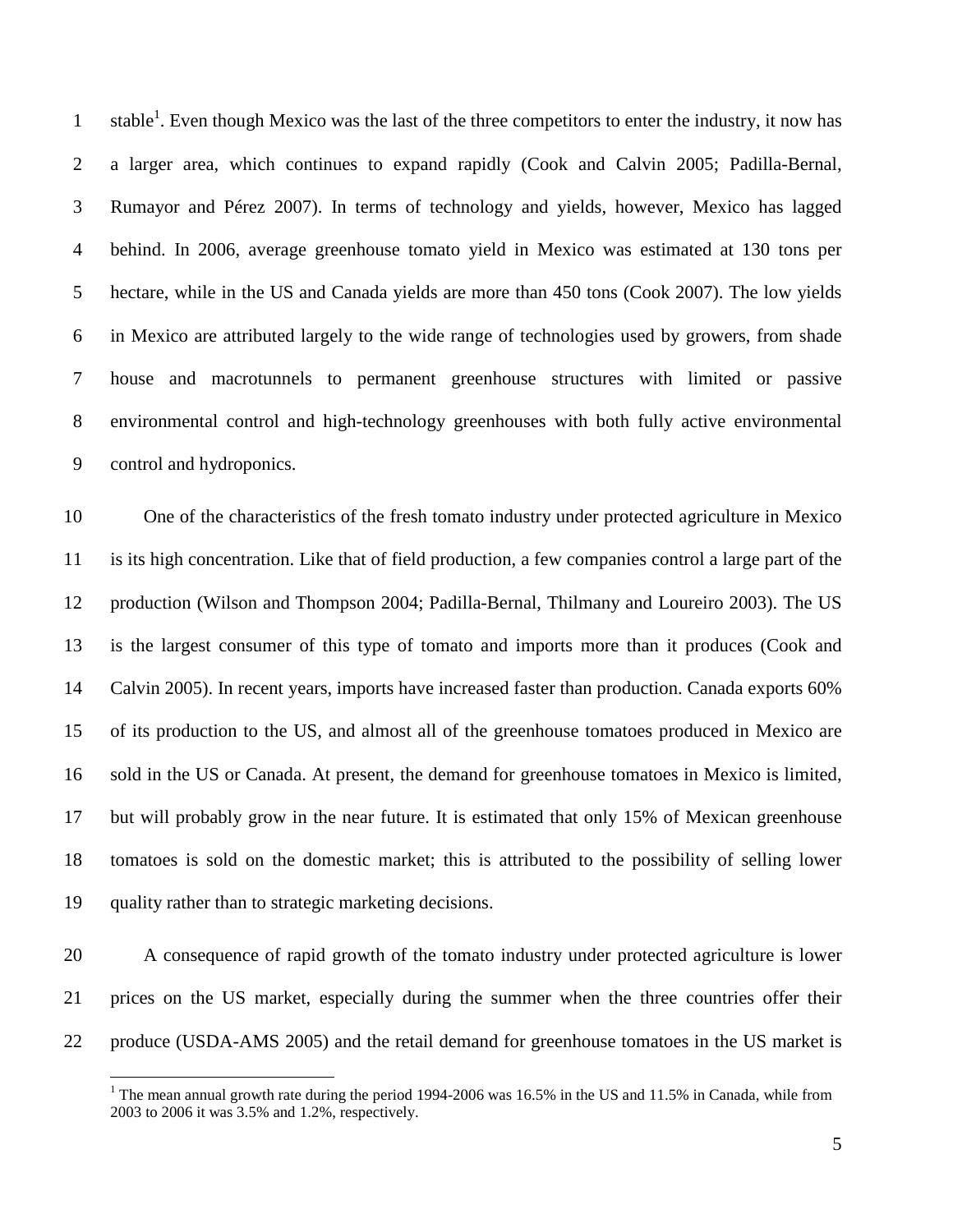1 saturated, leaving a margin for better acceptance of green peppers and cucumbers (Cook 2007). 2 Simultaneous placement on the market has led to legal disputes among groups of growers of the 3 three countries (Cook 2002; Cook and Calvin 2005). Once all of the duties on vegetable imports 4 in North America are eliminated, market protection will take on the form of non-tariff barriers.

5 Although tomatoes can be produced anywhere in any season, especially in greenhouses, 6 aspects of profits still impose seasonal limits on production, in particular in the US and Canada. 7 For this reason, in Mexico, increasing attention is given to the location and structure of the 8 production units in order to minimize the costs of creating the ideal conditions for vegetable 9 production for a specific market niche. The main strength of the protected vegetable growing 10 industry is Mexico's climate, which allows production during winter in some regions, such as the 11 higher temperate regions of central and northern Mexico: Zacatecas, Chihuahua and northern 12 Sonora, near the US border. Year-round production is a factor that can encourage growers to 13 invest in advanced technology. On the other hand, the main obstacles for this industry are: the 14 high cost of capital, high energy costs, inexperience of management, lack of infrastructure and 15 input suppliers, as well as the inconsistent quality of the produce, implying lower prices for 16 Mexican growers (Cook and Calvin 2005; Padilla Bernal *et al*. 2007). These critical points 17 require special attention since they limit the industry's competitiveness.

18 Globalizations, aperture of the economy, and market liberalization have totally changed the 19 economic and entrepreneurial context. Also forming part of the new context of agribusiness are 20 the financial and food crises and the changes that directly impact the agro-food sector, such as 21 reduction or elimination of government support, rapid technological advances (informatics, 22 microelectronics, biotechnology, genetic engineering, nanotechnology, and telecommunications), 23 and greater concern for environmental protection. In addition to this is the demand from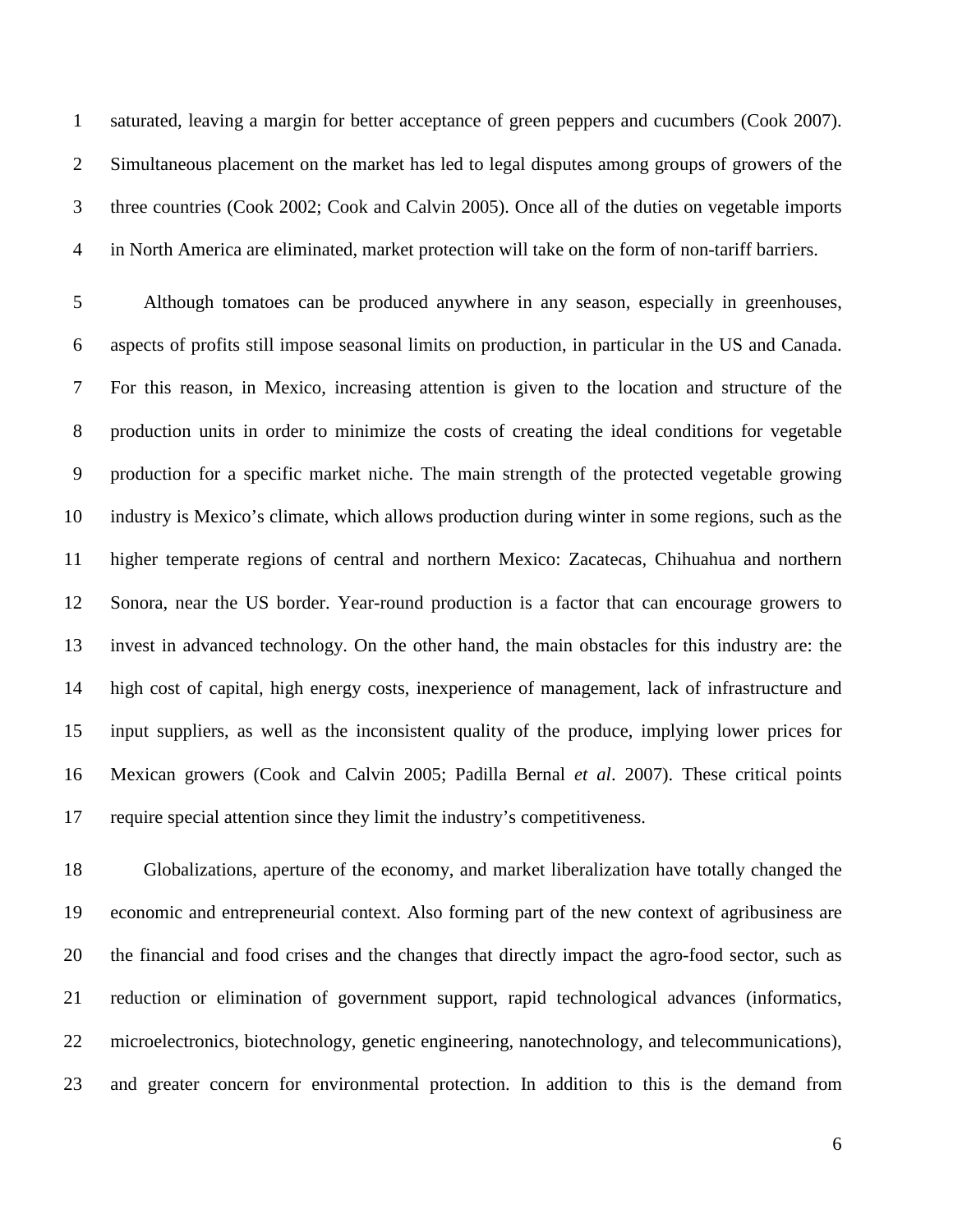1 consumers oriented by criteria of quality, food safety, convenience and nutrition (Brambila 2006; 2 Kinsey 2005; Suárez and Bejarano 2001), which is exerting pressure toward better, more highly 3 differentiated products on both the international and domestic markets. The demand for different 4 foods forms part of the new civilization and the new agriculture considered in the new economy 5 (Brambila 2006). This situation is not foreign to the tomato market; differentiation is demanded 6 for both field grown and greenhouse tomatoes (Kaufman *et al*. 2000; Calvin and Cook 2001; 7 Padilla-Bernal 2001).

8 Today, the economy, as a whole and, in particular, the enterprises of the agricultural sector, 9 is competing not only in international markets but also in the domestic market. They are facing 10 the phenomenon of global hyper-competition on the local market (Altenburg, Hellebrand, and 11 Meyer-Stamer 1998; Villarreal 2007). To survive, the enterprises must have international quality 12 and standards of efficiency as their production goal, as well as the attributes of speed, global 13 perspective, and permanence (Brambila 2006). This is a difficult challenge, and to be able to 14 meet it depends on both an organization's internal decision-making and on decisions made on the 15 outside.

16 Nowadays, an enterprise's competitiveness is in function not only of its productivity, level of 17 organizational learning, technological development, market prices and customer satisfaction, but 18 also on regional incentive policies, links with sectorial and entrepreneurial cooperation, 19 macroeconomic and international context, as well as the security and trust of society (Esser *et al*. 20 1996; Villarreal 2007). That is, competitiveness is a systemic phenomenon; being competitive is 21 required at the enterprise, sector, national economy, government and institutional levels.

22 In this context, an isolated enterprise cannot be competitive since competition is not between 23 enterprises; it is present in the enterprise-chain-cluster-regional pole-country scheme, which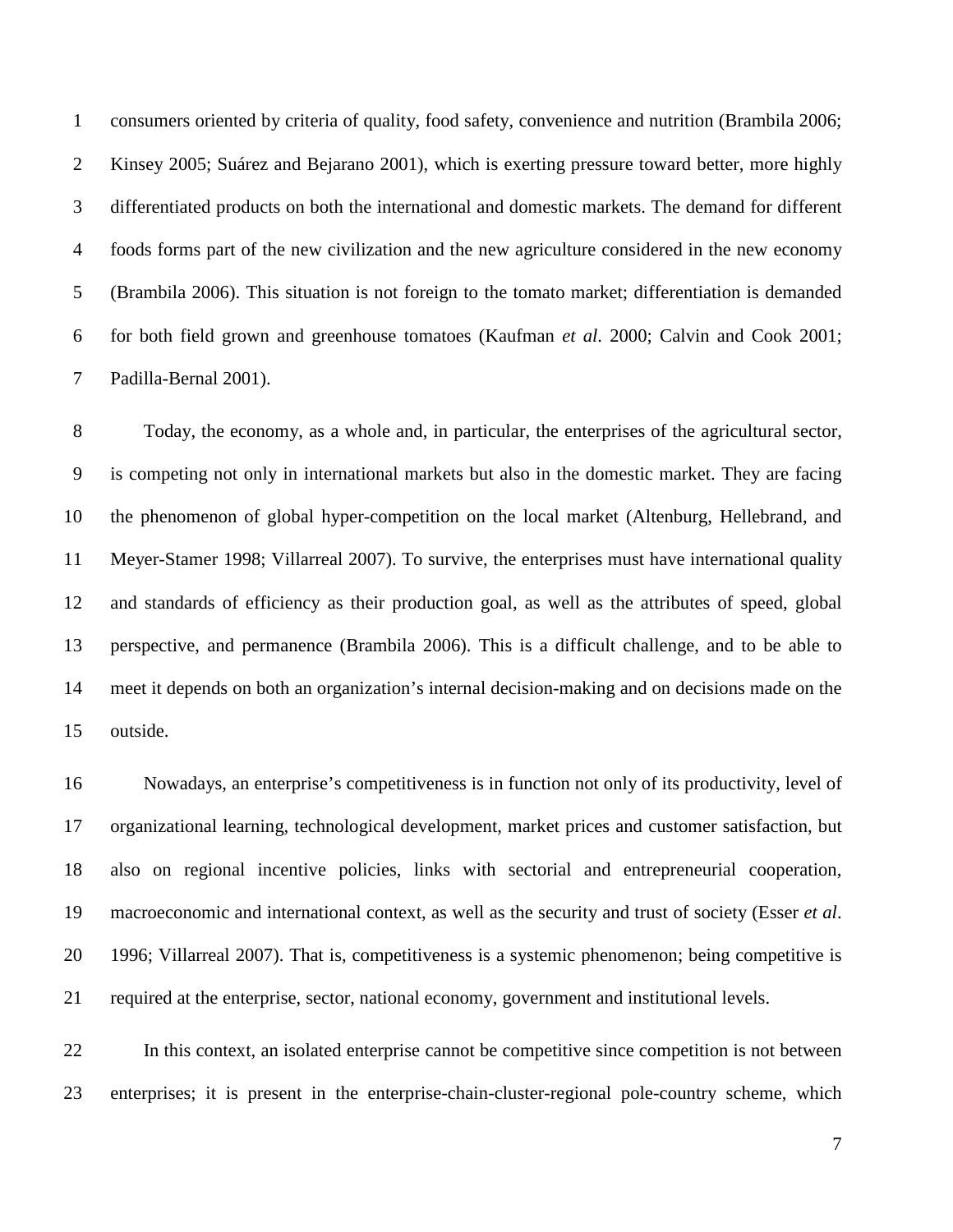1 requires efficient integration of the global value chain and efficient operation at each link (Esser 2 *et al*. 1996; Meyer-Stamer 2005; Villarreal 2007). In this scheme enterprises of all of the 3 productive sectors should seek a sustainable competitive advantage based on the capacity to learn 4 and innovate, as well as on technological, productive and organizational changes.

5 The objective of this study was to evaluate the competitiveness of the industry of fresh 6 tomato production under protective structures in Zacatecas to provide elements that contribute to 7 the design of policies aimed toward development of sustainable competitiveness. The analysis 8 parted from the classification of production units by technological level and destination market 9 for the tomatoes. Two research questions were answered by this study: Are the export-oriented 10 production units more competitive than those that sell their produce only on the domestic market? 11 Do the production units with a higher level of technology have more developed competitive 12 capital?

#### 13 METHODOLOGY

14 To evaluate the competitiveness of the industry of fresh tomato production under protective 15 structures in the state of Zacatecas, a model of systemic competitiveness was applied following 16 Esser *et al*. (1994; 1996) and Villarreal and Villarreal (2002; 2003). Under this approach, the 17 competitive position of this industry is determined in an integral form within a globalized setting. 18 The starting point is the principle that competitiveness is not an isolated effort, but rather it 19 involves changes and interrelationships at different levels within the economic system. The 20 analysis was conducted under an integral approach that includes the microeconomic level as well 21 as the mesoeconomic, macroeconomic, international, institutional and sociopolitical levels. It was 22 determined how each of these levels is contributing to the formation of the industry's systemic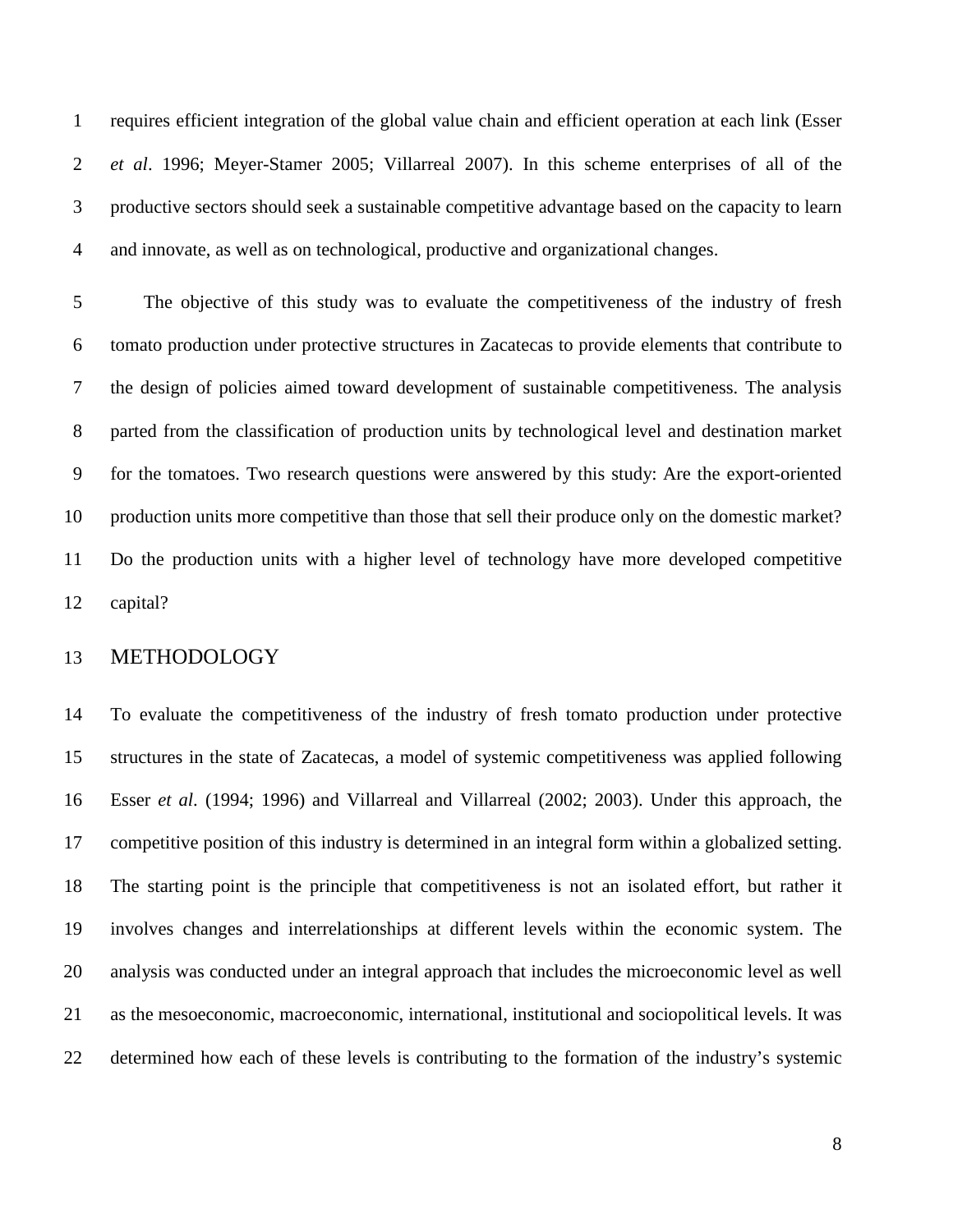- 1 capital. This is integrated with the ten capitals of competitiveness (Table 1), which are pillars of
- 2 sustainable growth in an open economy (Villarreal 2007).

| Economic level                 | Competitive capital |
|--------------------------------|---------------------|
| Microeconomic                  | Entrepreneurial     |
|                                | Labor               |
| Mesoeconomic                   | Organizational      |
|                                | Intellectual        |
|                                | Logistic            |
| Macroeconomic                  | Macroeconomic       |
| International                  | Commercial          |
| Governmental and institutional | Governmental        |
|                                | Institutional       |
| Political-social               | Social              |

4

5

6 The information required was obtained using a questionnaire, which was applied during 7 interviews with 45 technicians of the production units from March to May 2008. This 8 information was complemented with ten interviews with owners or managers. In addition, from 9 May to August of the same year, two researchers of INIFAP (National Institute for Research in 10 Forestry, Agriculture and Fishing) and one from the Universidad Autónoma de Zacatecas (UAZ) 11 were interviewed, as well as five functionaries of state government institutions related to 12 programs of protected agriculture. The criteria used in the selection of the production units for the 13 study were a) size,  $\geq$ 2,500 m<sup>2</sup>; b) production of vegetables, excluding production of seedlings and 14 flowers; and c) willingness of the people to answer questions.

15 With the information obtained from the interviews, competitiveness indexes were obtained 16 by capital and at each economic level studied. Furthermore, a SWOT analysis for the 17 development of systemic competitiveness was conducted. The interviewees evaluated themselves 18 by answering groups of questions referring to the indicators related to the formation of the 19 different capitals. The scale used to answer the questions was the following: totally agree = 3,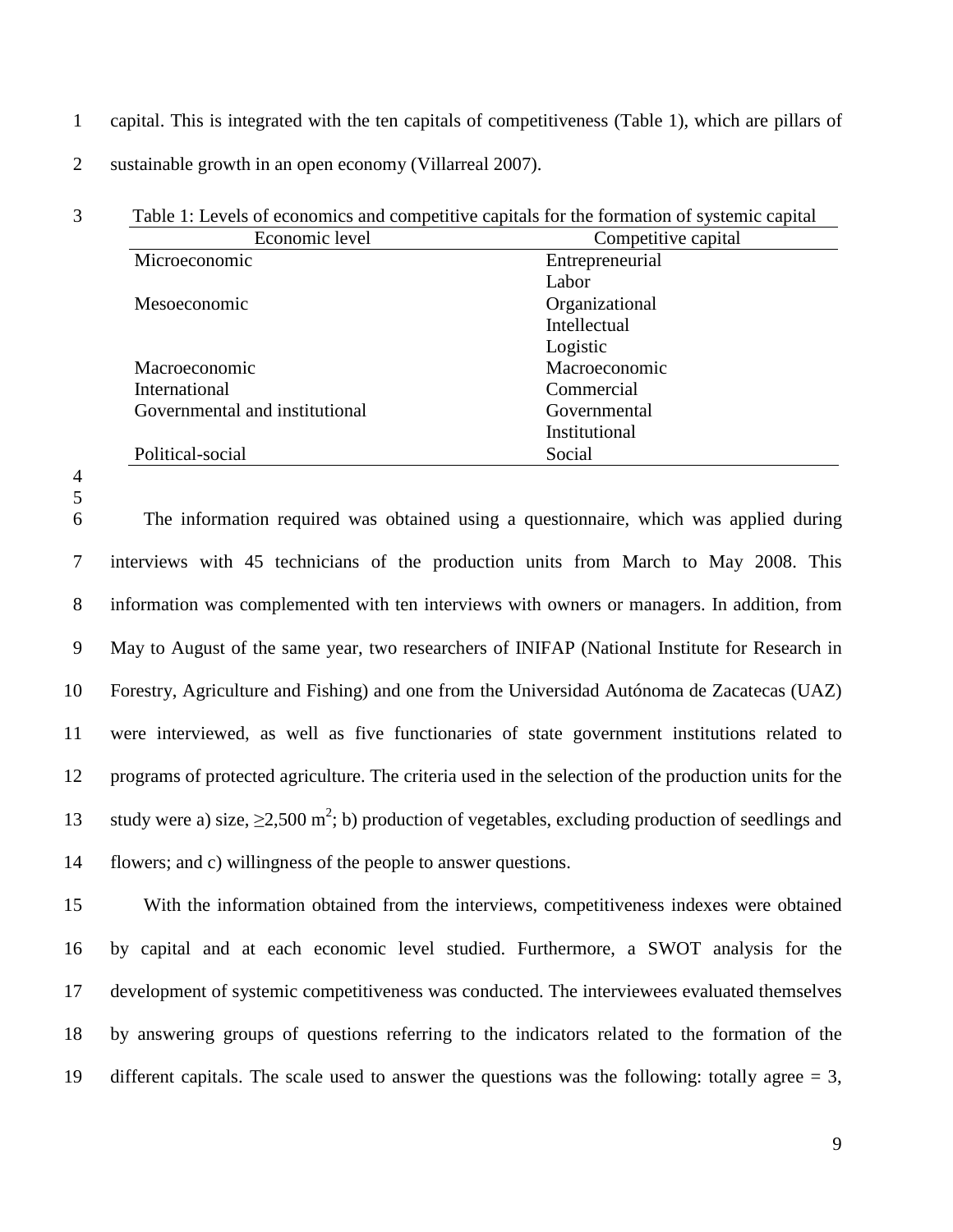1 partially agree  $= 2$ , disagree  $= 1$ , and does not exist  $= 0$ . The information was processed for each 2 of the indicators, capitals and economic levels analyzed, calculating the maximum number of 3 points per level. The index by level represents the relationship between the points of the level 4 studied with respect to the highest possible number of points. To enable us to make comparisons, 5 the maximum number of points was considered to be 10. Finally, the systemic competitiveness 6 index of the protected tomato production industry in Zacatecas was obtained by averaging the 7 indexes of the capitals considered.

8 Competitiveness indexes were also obtained by grouping the enterprises by the market where 9 they sell their tomatoes, domestic or international (Table 2), and by level of technology, for 10 which the cluster analysis technique was applied. Clusters were determined by the hierarchical 11 analysis procedure with the group linking method using SPSS v16 software. The variables 12 considered for clustering were a) structure, b) climate control, c) cultivation technique, and 4) 13 size<sup>2</sup>. Using the clustering report and tree graph, four groups of production units were defined: 14 low technology, transition technology, intermediate technology, and advanced technology (Table 15 3).

16 Table 2: Destination markets by size of the production units of the industry of fresh tomato 17 production under protective structures in Zacatecas

| Type of market                        | Size of production unit | Total  |       |    |
|---------------------------------------|-------------------------|--------|-------|----|
|                                       | Small                   | Medium | Large |    |
| Local                                 |                         |        |       | 10 |
| Nacional <sup>1</sup>                 |                         |        |       | 19 |
| Local and national $1$                |                         |        |       |    |
| Local, national $1$ and international |                         |        |       |    |
| National and international            |                         |        |       | 10 |
| International                         |                         |        |       |    |
| Total                                 |                         |        |       |    |

Note:<sup>1</sup> Tomatoes are sold in other states of the Mexican Republic.<br>19 Source: Constructed by authors with data obtained during field wo Source: Constructed by authors with data obtained during field work.

 $\overline{a}$ <sup>2</sup> Production units were classified by size following the criteria of the Zacatecas SEDAGRO-SAGARPA Technical Commission of the Greenhouse Program: a) small, up to 2,500  $m^2$ ; b) medium, 2,500  $m^2$  to 1.5 ha, and c) large, more than 1.5 ha.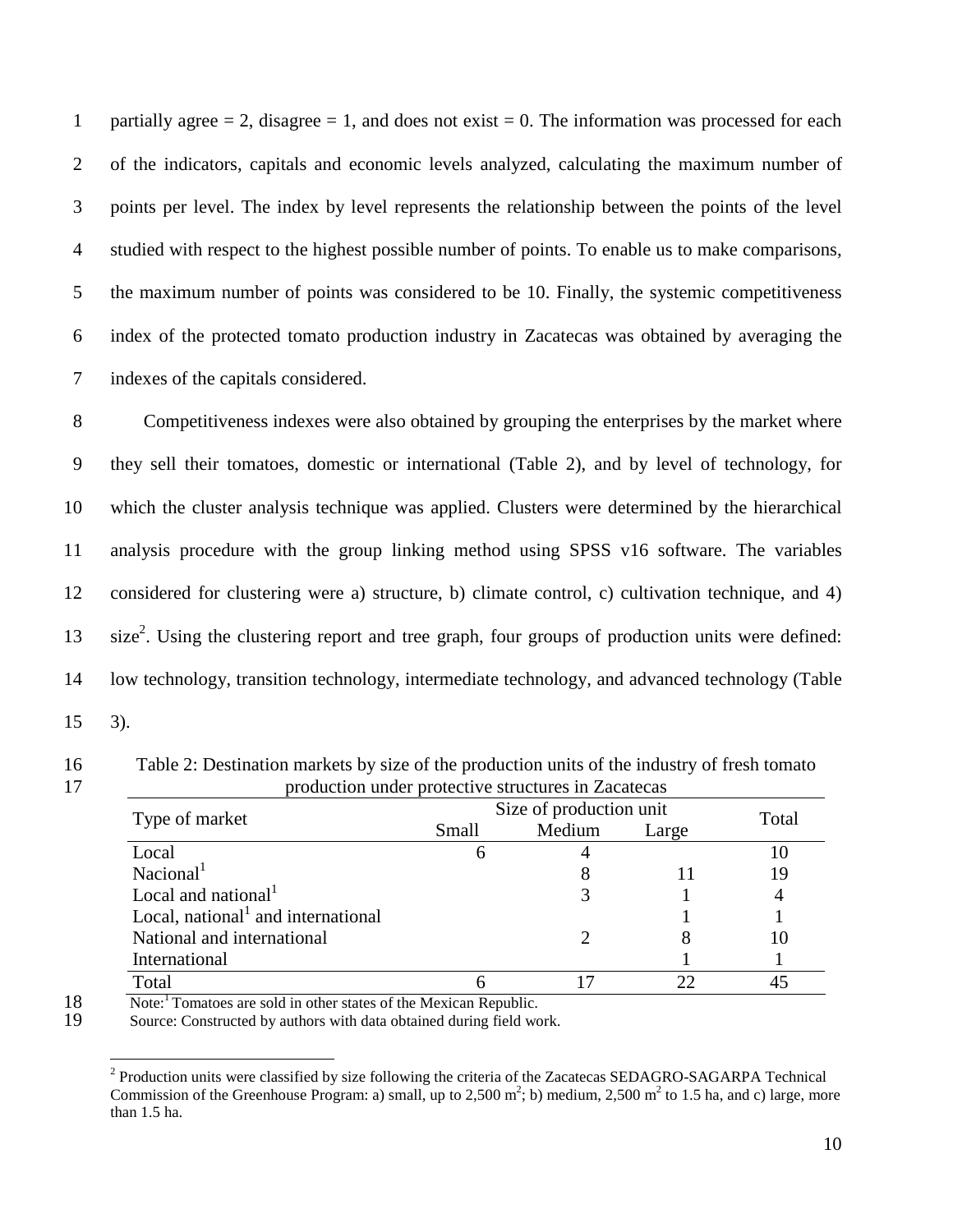1

3 Zacatecas Low technology **Transition** technology Intermediate technology Advanced Variable Description technology technology technology technology Mean S. D. Mean S. D. Mean S. D. Mean S. D. Structure Type of structure covering the largest area of the production unit 1.0 0.0 2.0 0.0 2.0 0.0 2.0 0.0  $1 =$  Almeria type  $2 = Multitunnel$ Climate control Type of climate control 2.9 0.3 2.3 0.8 2.3 1.2 1.2 0.3  $1 =$  Automated  $2 = \text{Mechanical}$  $3$  = Manual **Cultivation** technique Type of cultivation 2.0 0.0 2.0 0.0 3.0 0.0 1.0 0.0  $1 =$  Hydroponics  $2 =$ Soil  $3 =$  Soil and hydroponics Size Size of the production unit 2.3 0.8 2.2 0.6 2.7 0.6 2.8 0.4  $1 \le 2,500 \text{ m}^2$ 2 2,501-15,000 m<sup>2</sup>  $3 > 15,000 \text{ m}^2$ Note: A unit of production with a macrotunnel structure was not included. For the analysis it was included with the<br>
5 Iow-tech production units.<br>
5 S.D. = Standard deviation.<br>
7 Source: Constructed by authors with data ob

2 Table 3: Definition of variables and clusters of protected fresh tomato production units in

low-tech production units.  $S.D. = Standard deviation.$ 

Source: Constructed by authors with data obtained during field work.

8

9

# 10 **RESULTS**

11 With the field work, we found that 174.1 ha cultivated under tomatoes in 2007 were distributed 12 among 45 production units. It is very likely that to date (2009) the total area has changed since, 13 according to government records, 40.5 ha of protected agriculture were granted support 14 (SEDAGRO, 2008) in 2007. Regarding structure type, 54.4% of the total area has Almeria-type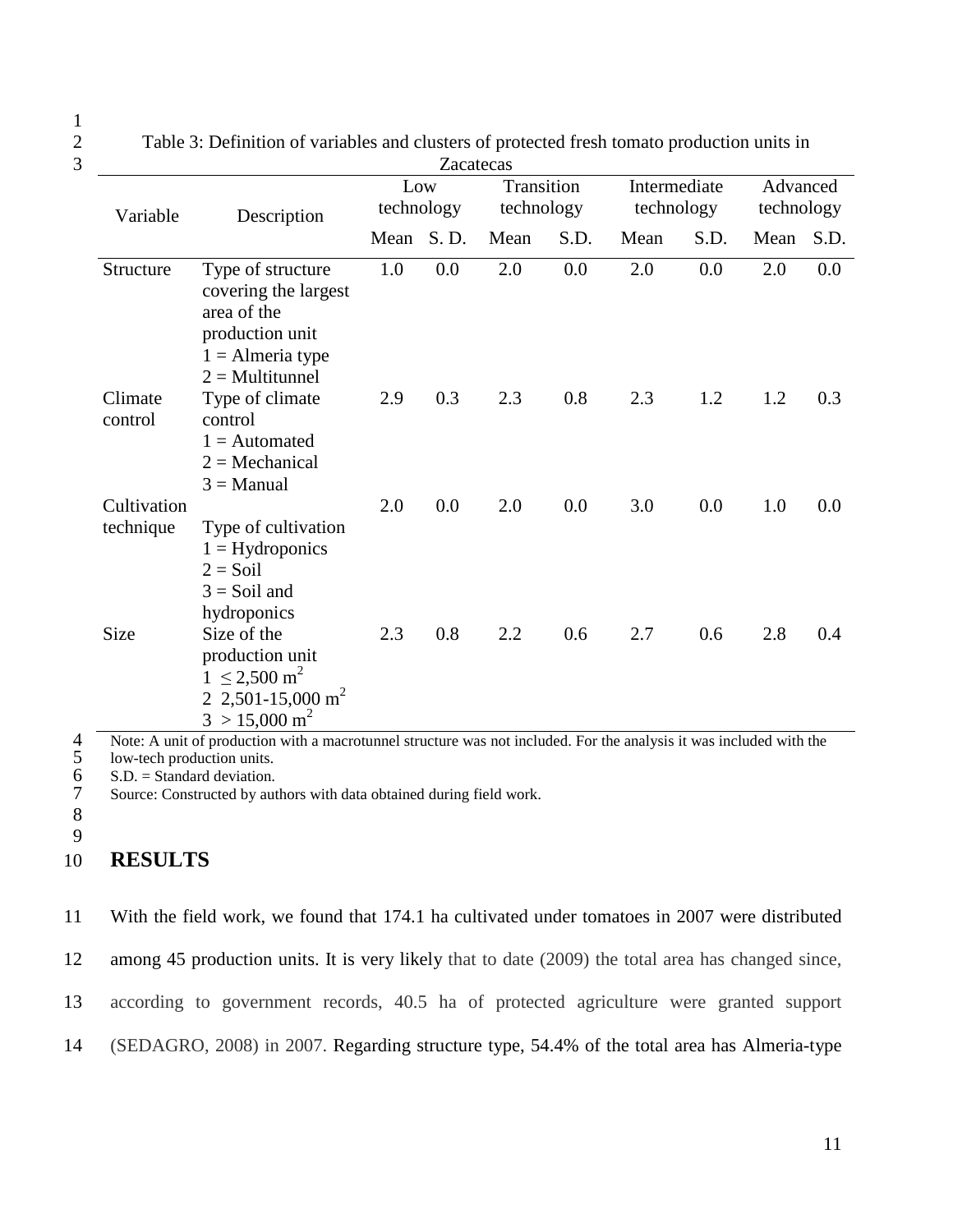1 structures, 28.6% multitunnels, and a smaller proportion was found with shade house-type 2 structures (7.5%) and macrotunnels (9.5%).

3 Some growers, to reduce investment or to identify more suitable technology, have decided to 4 experiment with different types of structures or with cultivation techniques. Within the same 5 production unit, there are areas with Almeria-type structures and others with shade houses, or 6 some other combination<sup>3</sup>. They also experiment with cultivation techniques: hydroponics, soil, 7 soil and hydroponics. Regarding climate control (automated, mechanical, or manual), it was most 8 common to find production systems with limited environmental control; in only eight production 9 units climate control is automated.

## 10 *Competitiveness at the enterprise or microeconomic level*

 $\overline{a}$ 

11 Competitiveness at the enterprise level is the starting point for an analysis of systemic 12 competitiveness. At this level, we analyzed the elements that contribute to the formation of the 13 entrepreneurial and labor capitals. Competitive enterprises are those that satisfy the criteria of 14 efficiency, quality, flexibility, and speed (Esser *et al*. 1996; Brambila 2006). For the evaluation of 15 entrepreneurial capital, we took into account the effort the production units are making to enrich 16 their organizational intelligence, their productive flexibility, and their commercial agility. In the 17 case of labor, their performance and training were evaluated considering the requirements of the 18 new economy (Kinsey 2005; Brambila 2006) in which the generation and transmission of 19 knowledge and new technologies in the development of the entire value chain are necessary to 20 achieve sustainable competitiveness. In the evaluation, considering 10 as the maximum score for 21 competitiveness, entrepreneurial and labor capitals had an index of 5.5 and 5.7, respectively 22 Tables 4 and 5).

 $3 \text{ In some production units, we found several types of structures under construction. For the purposes of this study, }$ we considered the structure that covered the largest area.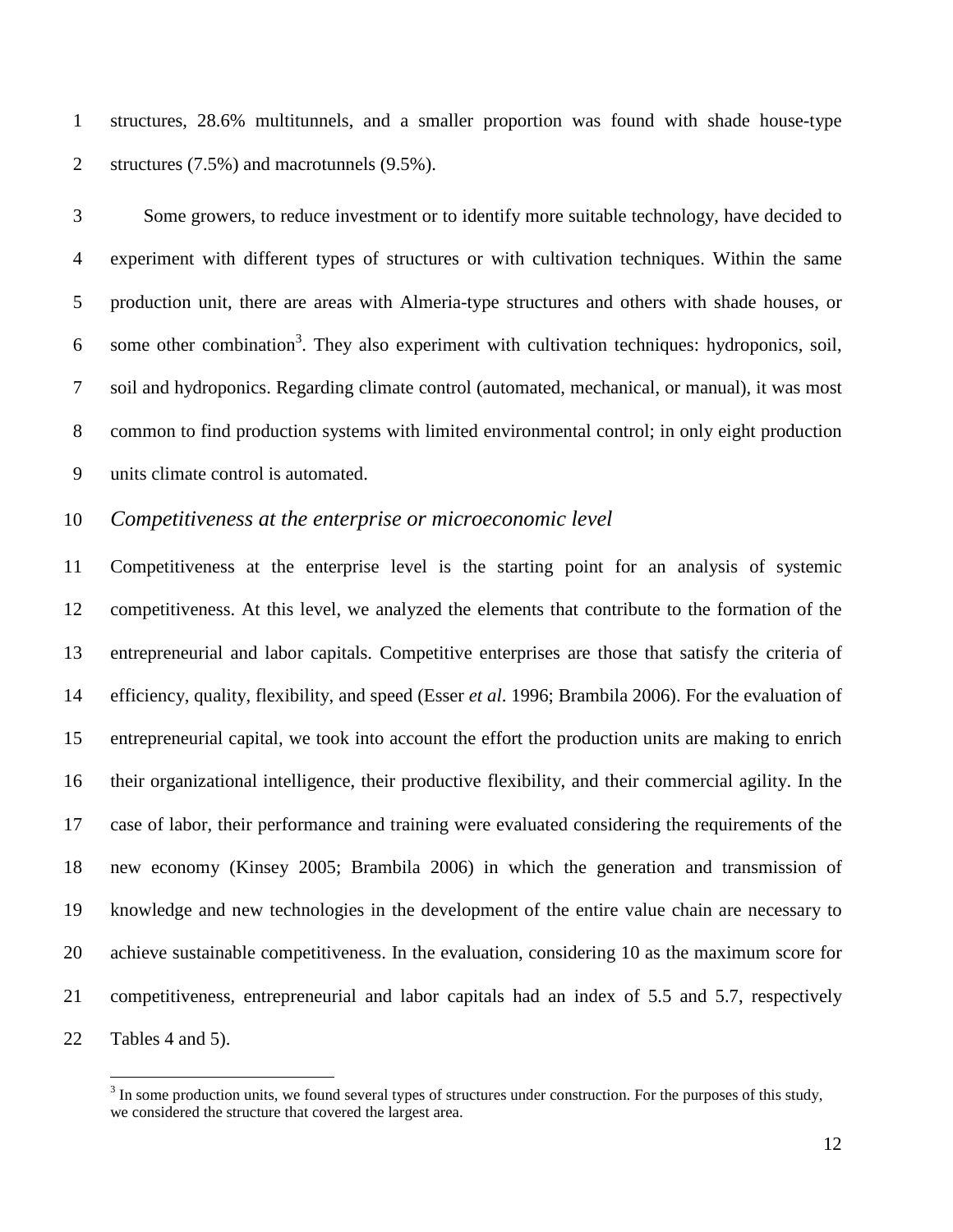#### 1 *Competitiveness at the mesoeconomic or sectorial level*

2 Mesoeconomic competitiveness is substantiated in organizational, intellectual, and logistic 3 capitals, on which the competitiveness of entrepreneurial groups and regional poles of 4 development is founded (Esser *et al*. 1996; Villarreal 2007). The increasing requirements of the 5 enterprises are augmented by the growing external requirements. This has implicated that they 6 compete not in isolation, but by forming entrepreneurial groups in networks of collaboration.

7 Organizational capital is based on productive articulation among enterprises, productive 8 sectors, and industries, as well as among regions. This articulation is efficient when it generates 9 clustered economies that contribute to the collective efficiency of the group of enterprises 10 (Villarreal 2002; 2007). Externalities do not totally explain the success of industrial districts; 11 rather, it is necessary to consider the joint deliberated action of the agents. This cooperation 12 implies the gradual development of trust, which forms part of an integrated process in which the 13 enterprises develop long-term cooperative relationships and establish principles to guide their 14 response in the face of uncertainty. This translates into organizational learning to generate 15 collective efficiency (Esser *et al*. 1996; CECIC 2002).

16 To evaluate organizational capital, we considered indicators that determine the modality and 17 intensity of cooperation between suppliers and customers (vertical), as well as among growers 18 (horizontal), aspects that can reveal the level of productive articulation of the value chain. The 19 index of organizational capital obtained was 5.3 (Table 4). The highest index was obtained by 20 enterprises with more advanced technology and those oriented toward export (Tables 4 and 5). 21 For the growers of export-oriented enterprises, the advantages of productive articulation are 22 clearer. Some of them have already made strategic alliances with growers and shippers located in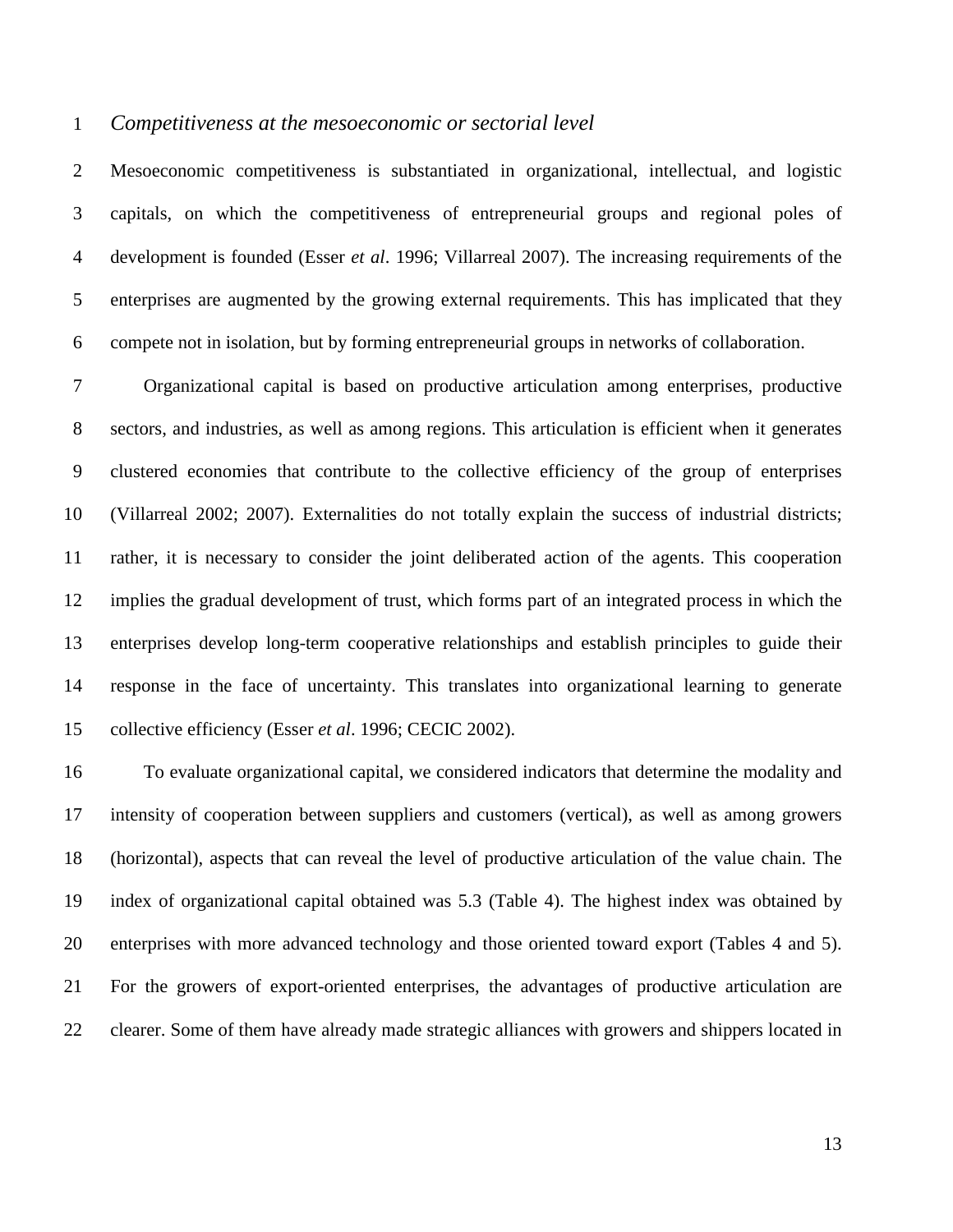1 the US, while others have constituted an integrative enterprise, which lends them support in 2 buying inputs and in marketing their produce.

3 Intellectual capital was analyzed as a factor of generation of productive knowledge, which 4 contributes to developing sustainable competitive enterprises. In the evaluation of this factor, the 5 following indicators were considered: links with institutes, research centers or universities; ability 6 to develop technology; and type of relationship with suppliers of technology. The value of the 7 intellectual capital index for the enterprises studied was 3.8 (Table 4). It was found that although 8 centers of research and technological development in the state are willing to collaborate, there is 9 little communication with the production units. Most of the enterprises receive technological 10 support from their suppliers, and they are highly dependent on the exterior for technology.

11 Logistics capital refers to the infrastructure necessary for efficient mobilization of produce 12 and inputs. For this aspect we determined the degree of development of physical, transportation, 13 and technological infrastructure for international competitiveness. For the evaluation of this 14 capital the following indicators were considered: type and efficiency of transport used to move 15 tomatoes; electricity, water supply for irrigation, regional telecommunications, ease of access to 16 suppliers, road conditions, and relationship with customs. The value of the logistics capital index 17 was 6.3 (Tables 4 and 5). The enterprises with a higher level of technology and those oriented 18 toward export are more capable of delivering their produce to international markets concordant 19 with the requirements of the demand.

20 *Competitiveness at the macroeconomic level* 

21 Macroeconomic stability is a necessary, but not sufficient condition, for achieving 22 macroeconomic competitiveness (Esser *et al*. 1994; Villarreal 2007). Also required is overall, 23 sustained growth, as well as efficiency in key variables for enterprise competitiveness, and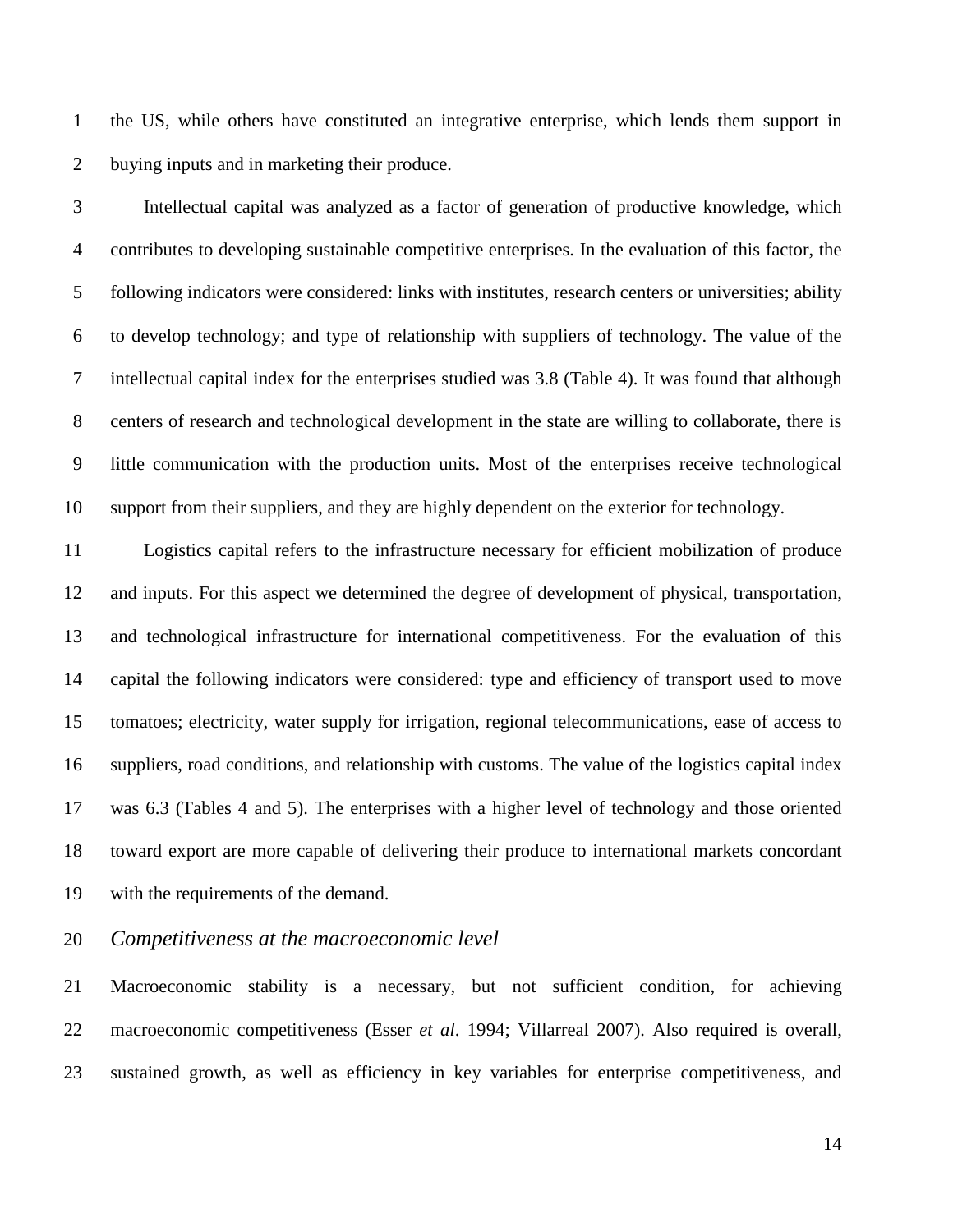1 implementation of mesoeconomic policies. According to Villarreal (2007) macroeconomic 2 competitiveness is expressed in two aspects: macroeconomic dynamics and efficiency. The 3 variables of macroeconomic dynamics were growth and volatility of aggregated demand. For 4 macroeconomic efficiency, besides economic stability, the variables were real exchange rate<sup>4</sup> and 5 a competitive financing and fiscal systems.

6 For evaluation of the macroeconomic level relating to the protected tomato production 7 industry in the state of Zacatecas, we considered the variables: demand behavior, access to credit, 8 interest rates, and system of taxation. The macroeconomic capital index was 4.7 (Table 4). The 9 indicator that most contributed to the formation of macroeconomic capital was demand behavior. 10 Although most of the growers reported a stable demand, they expect it to increase. A growth 11 trend in production was observed; some growers seek to take advantage of the winter-spring 12 demand by making use of the climate conditions of their location.

13 The indicator that least contributes to the formation of macroeconomic capital is access to 14 credit, which limits investment in new technology. The results suggest that reforms be made in 15 fiscal and monetary policies that would encourage productive investment in the agricultural 16 sector.

### 17 *Competitiveness at the international level*

 $\overline{a}$ 

18 Competitiveness at the international level refers to the ability of the industry to become integrated 19 into international trade, efficiently maintaining trade relationships. This implies implementation 20 of government policies oriented toward the formation of commercial capital. These policies 21 would include trade agreements and programs for the prevention of disloyal competition and 22 contraband, which affect growth of domestic industry (Villarreal and Villarreal 2002). For the

<sup>&</sup>lt;sup>4</sup> The effect of real exchange rate on competitiveness will be discussed in the section on commercial capital because of its importance in international trade.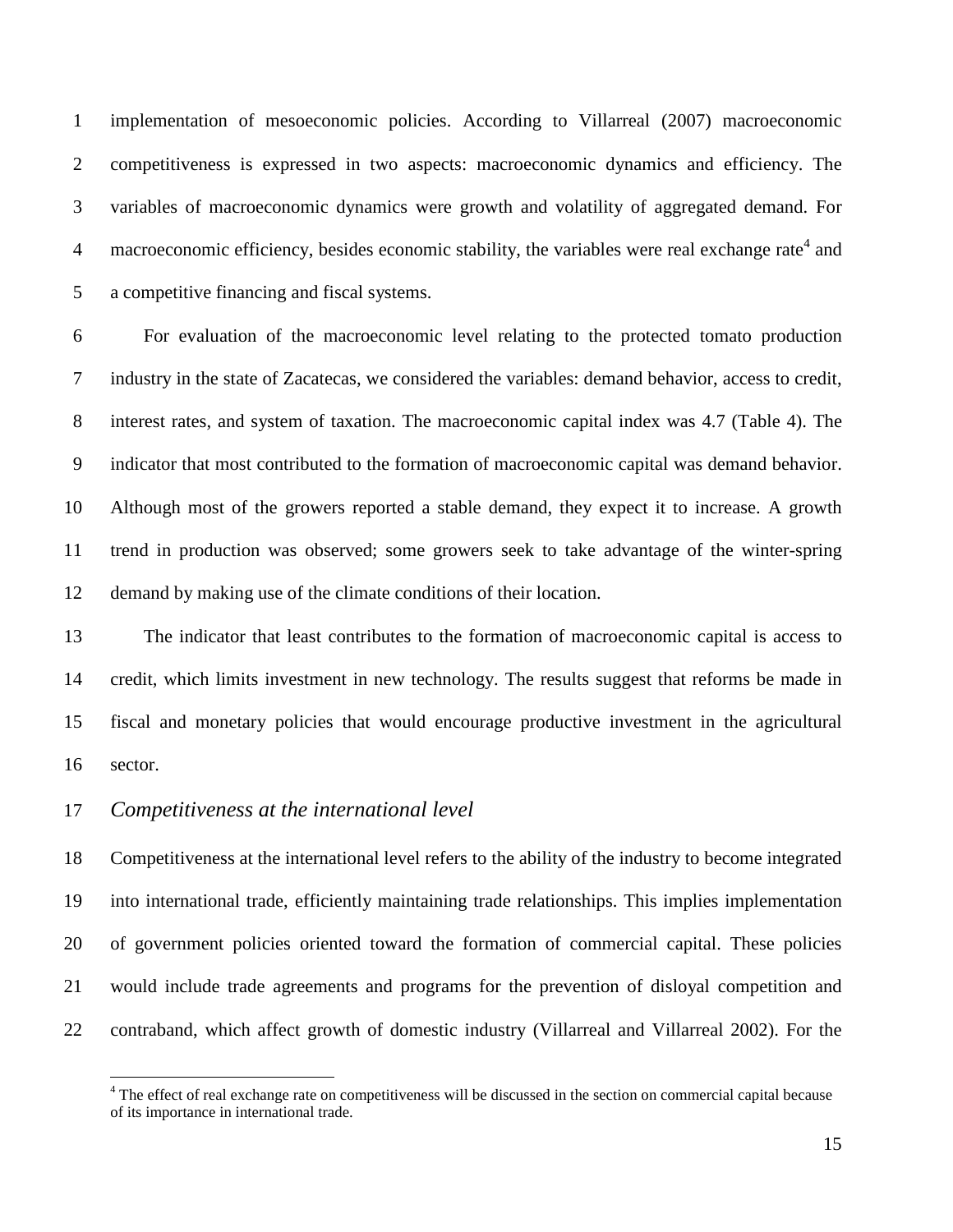1 evaluation of commercial capital, the following indicators were considered: real exchange rate, 2 imported produce and agricultural inputs, contraband of agricultural products, governmental 3 support for exporting and export documentation of tomatoes. The commercial capital index was 4 4.4 (Tables 4 and 5).

5 Real exchange rate is one of the most important variables in the formation of commercial 6 capital, affecting relative prices of the economy. The real exchange rate must be permanently 7 competitive. In recent years in Mexico, the exchange rate has been used as an inflationary anchor, 8 an instrument to stabilize prices. This inflationary anchor was achieved at the expense of 9 increasing overvaluation of the peso, which was reported to be 15% by August 2008, although 10 Calva (2007) stated that by November 2007 Mexico had accumulated an overvaluation of 31.2%. 11 Indeed, in the last few months, because of the financial crisis, the exchange rate has been highly 12 volatile.

13 In the case of our evaluation of protected agriculture in Zacatecas, the real exchange rate 14 indicator was 4.9. This suggests that the exchange rate has affected exports, a situation that could 15 change in virtue of the world financial crisis. In terms of the impact of imports of produce and 16 agricultural inputs, growers did not express feeling threatened by tomato imports. However, they 17 recognize that fresh produce imports constitute serious competition on the domestic market. 18 Export growers also expressed concern for non-tariff barriers to marketing tomatoes in the US, 19 especially during periods of excess supply. Acquiring imported inputs is costly despite the 20 subsidized exchange rate. Regarding contraband of agricultural products, the growers believe that 21 it does not affect their permanence on the market. Export-oriented enterprises declared that 22 documenting their produce for export is not problematic. Those that sell only on the domestic 23 market, however, expressed a lack of knowledge on this matter.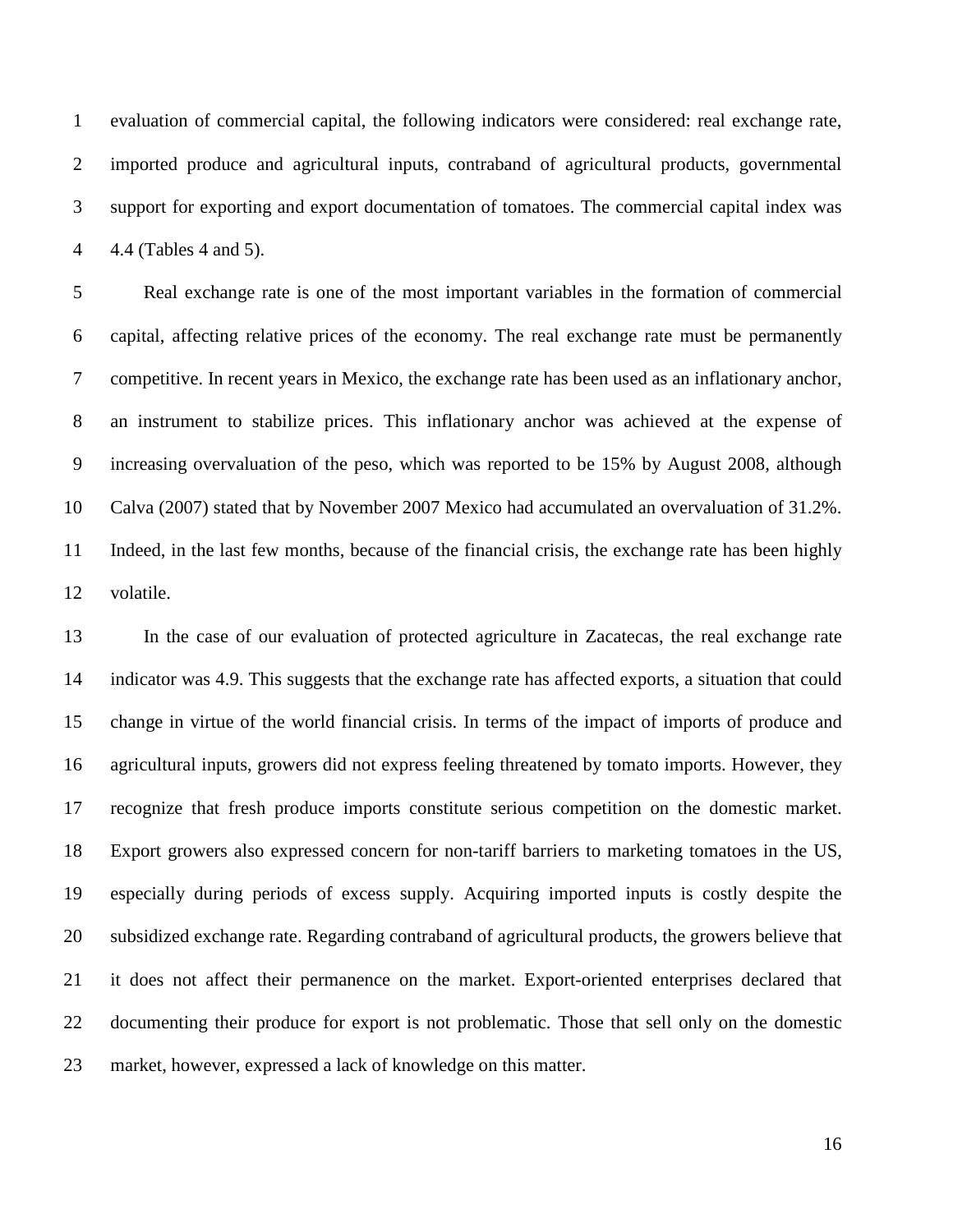#### 1 *Competitiveness at the governmental or institutional level*

2 At this level, it was evaluated the formation of government and institutional capital, analyzing the 3 model of governmental administration and rule of law. The role of the government is considered 4 to be provider of public services and fomenter of economic and social growth through public 5 policies that are effective and efficient, non-bureaucratic, and transparent and that operate with 6 administrative simplification. The rule of law is substantiated by the formation and development 7 of the society's institutional capital (Villarreal 2007).

8 For the evaluation of government capital, it was analyzed the impact on the production units 9 of the most important government programs aimed to support agriculture and rural 10 entrepreneurial development. To this end, a list was made of the principal government programs 11 for which the production units were eligible. Growers were asked whether they knew the 12 program. If the answer was yes, they were asked if they had received support from it and at what 13 level of satisfaction. The government capital index obtained was 2.4.

14 Of the production units studied, 96% received some support for their establishment from 15 Alliance for the Countryside (*Alianza para el Campo*), most within the program of Support for 16 Agriculture (*Fomento Agrícola*). The small production units were those most supported by the 17 Rural Development Program (*Programa de Desarrollo Rural*). Some of these production units 18 are managed by women, who see protected agriculture as an option for increasing family 19 incomes. They do, however, recognize their limitations in the spheres of organization and 20 marketing because they are not able to relate with other growers and they do not have sufficient 21 capacity to take their produce to market efficiently. As for other government programs, it was 22 found that only a few enterprises have received their support; many enterprises have no 23 knowledge of the programs for which they are eligible and so do not take advantage of the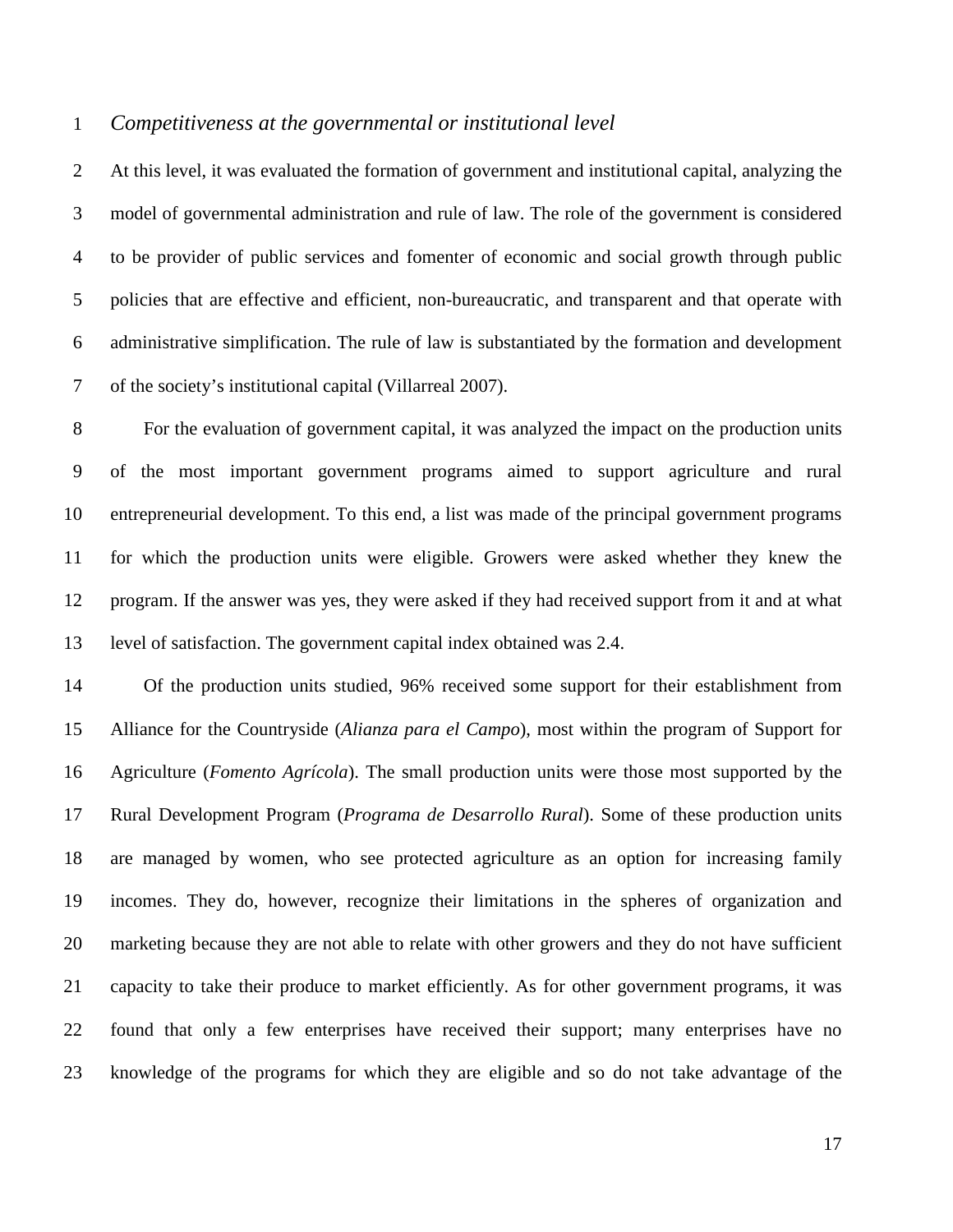1 government capital available. These results reflect the need for more promotion and information 2 about the different government programs, informing growers about the requirements they need to 3 satisfy to be eligible for support.

4 Institutional capital is related to aspects that can propitiate a favorable environment for 5 business, such as the legal state and public safety. Institutions are a reflection of the rules of the 6 game in a society and encourage desirable behavior (Visser 2006). Their function is to create the 7 spaces in which individuals can trust, learn, innovate and achieve their objectives.

8 The indicators used for the evaluation of institutional capital were documentation and 9 requirements for access to government programs, access to other institutional support, and 10 compliance with food safety norms as set out in the official manuals. The institutional capital 11 index was 6.6 (Tables 4 and 5). Of the production units studied 77.8% (35) believed that they 12 could work satisfactorily with the institutions.

### 13 *Competitiveness at the political-social level*

14 Competitiveness at the political-social level is founded on the formation of social capital. This is 15 based on the trust the productive sector has in its institutions and is exercised through norms of 16 reciprocity or networks of mutual commitment (Nooteboom 2003; CECIC 2002). There is a close 17 relationship between institutionalism and development of creativity and innovation, which is 18 based on trust, especially in the organizational aspects of innovation. In a market context or in 19 cooperation networks, the information the different actors have about the market is incomplete or 20 asymmetric. There is, moreover, much uncertainty about the characteristics of the products and 21 the reliability of partners or allies in the networks where they participate. Within this context, 22 institutions must create spaces in which the actors can trust and be able to achieve their objectives 23 (Visser 2006).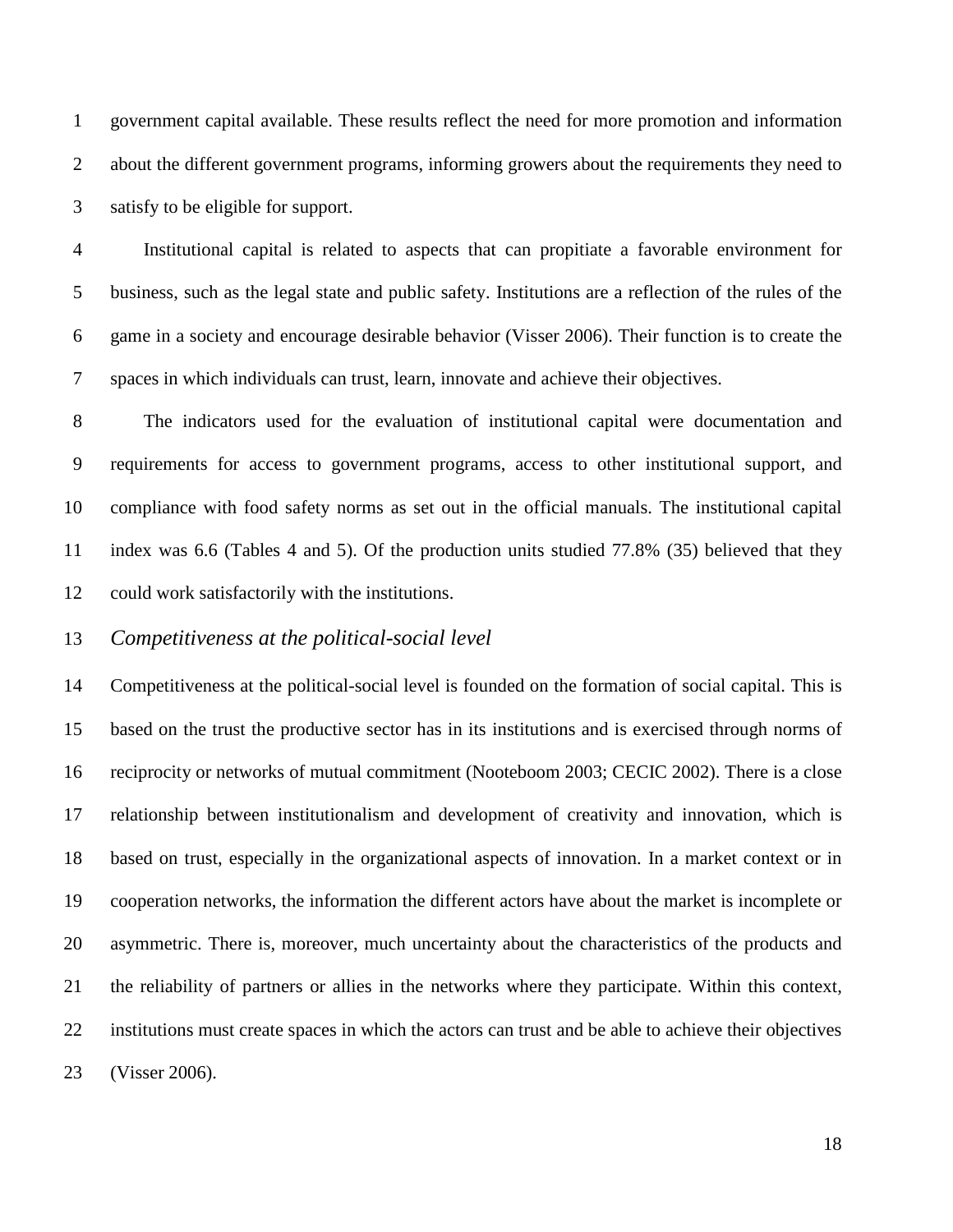1 For the evaluation of social capital the following indicators were considered: membership 2 and collaboration in growers' associations, willingness to serve on the part of state growers' 3 associations, collaboration with other protected agriculture growers, level of service of state 4 agricultural institutions, and level of service of federal agricultural institutions. The social capital 5 index was 5.2 (Tables 4 and 5). The results show the need to clarify and strengthen the role of 6 growers' associations in the state of Zacatecas and to encourage their creation under the 7 understanding of the role that institutions play in the development of the industry's systemic 8 competitiveness.

- 9
- 

10 Table 4: Indexes of systemic competitiveness of the industry of fresh tomato production under 11 protective structures in Zacatecas by level of technology

|                                              | Low        | Intermediate | Transition | Advanced   | Index |
|----------------------------------------------|------------|--------------|------------|------------|-------|
| Economic level and capital                   | technology | technology   | technology | technology |       |
| Entrepreneurial capital                      | 5.3        | 5.1          | 5.0        | 7.1        | 5.5   |
| Labor capital                                | 5.2        | 5.5          | 6.3        | 7.5        | 5.7   |
| Microeconomic level                          | 5.3        | 5.3          | 5.6        | 7.3        | 5.6   |
| <b>Organizational Capital</b>                | 5.2        | 5.6          | 4.3        | 5.9        | 5.3   |
| Intellectual capital                         | 3.4        | 4.4          | 3.7        | 4.3        | 3.8   |
| Logistic capital                             | 6.2        | 6.0          | 6.3        | 7.2        | 6.3   |
| Mesoeconomic level                           | 4.9        | 5.3          | 4.8        | 5.8        | 5.1   |
| Macroeconomic Capital                        | 4.2        | 5.1          | 4.4        | 5.7        | 4.7   |
| Macroeconomic level                          | 4.2        | 5.1          | 4.4        | 5.7        | 4.7   |
| Commercial capital                           | 4.2        | 3.8          | 4.0        | 6.9        | 4.4   |
| International level                          | 4.2        | 3.8          | 4.0        | 6.9        | 4.4   |
| Governmental capital                         | 2.5        | 2.4          | 2.7        | 2.0        | 2.4   |
| Institutional capital                        | 6.5        | 7.1          | 5.6        | 6.3        | 6.6   |
| Government and<br><b>Institutional level</b> | 4.5        | 4.8          | 4.2        | 4.2        | 4.5   |
| Social Capital                               | 5.1        | 5.2          | 3.6        | 6.2        | 5.2   |
| Political-social                             | 5.1        | 5.2          | 3.6        | 6.2        | 5.2   |
| Index of systemic competitiveness            | 4.8        | 5.0          | 4.6        | 5.9        | 5.0   |
|                                              |            |              |            |            |       |

12 Source: Constructed by the authors with data obtained in field work.

13 14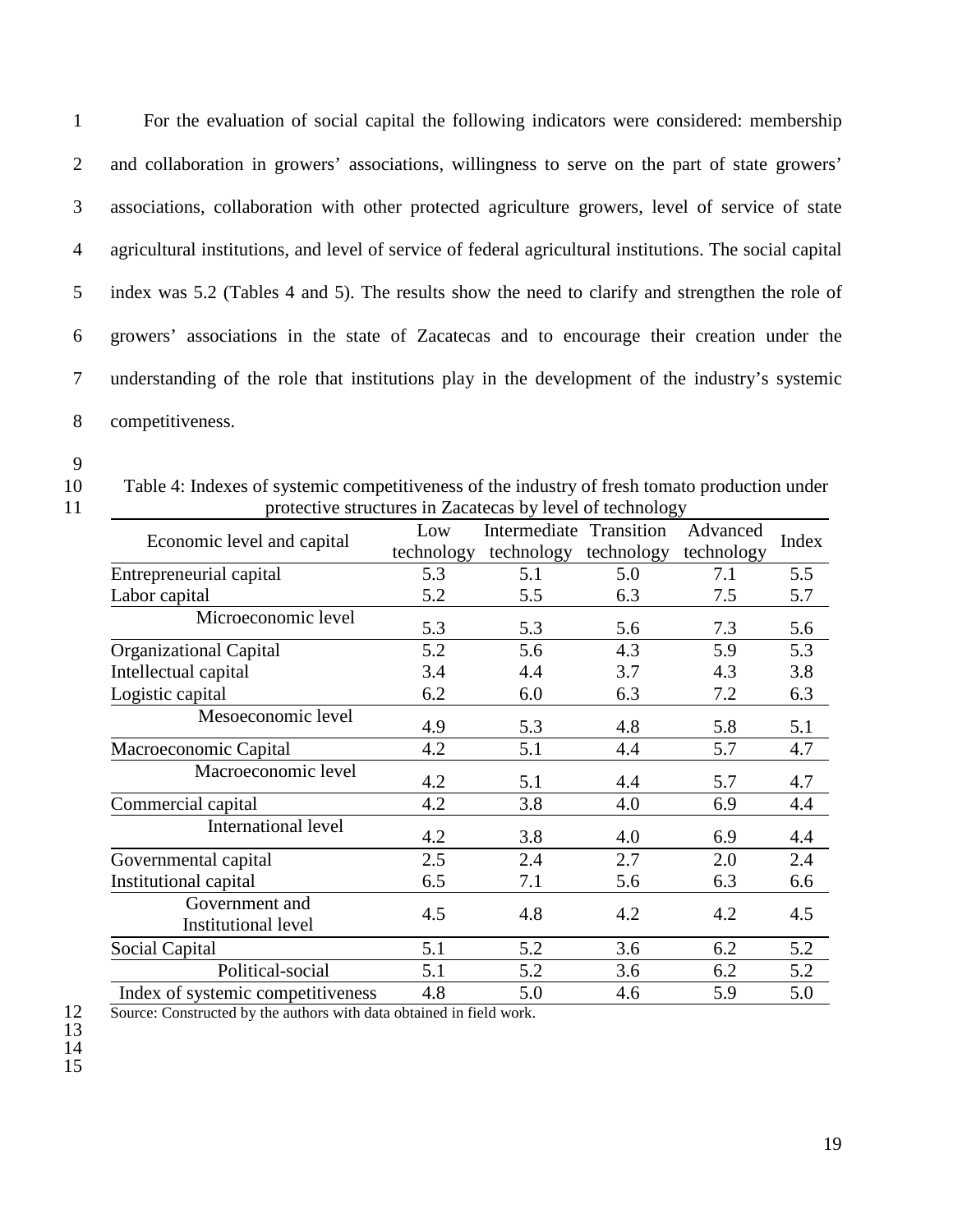1 *Systemic competitiveness of the industry of fresh tomato production under* 

3

2 *protective structures* 

4 The Index of Systemic Competitiveness (ISC) of the protected fresh tomato production industry 5 of Zacatecas was 5.0 points over ten, 50% lower than that of maximum competitiveness. This 6 denotes a wide gap that the industry must bridge in order to achieve sustainable competitiveness. 7 Intellectual and governmental capitals are two important areas of opportunity. The investment in 8 technological innovation and development is a key factor for production units to be able to 9 sustain their competitive permanence in the market. Furthermore, greater administrative 10 simplification and transparency are required in the allocation of resources from public programs.

11 The high technology production units are those that are apparently in a better position 12 competitively (Table 4). However, using the Kruskal-Wallis non-parametric statistic<sup>5</sup> test at a 5%  $13$  (α=0.05) level of significance, it was found that there are no differences among the ISC of the 14 four technological groups (p-value=0.137). Also, with the Kruskal-Wallis test applied to the 15 capitals that integrate systemic capital, it was shown that the specified technological groups 16 differed only in the formation of the commercial capital index (p-value=0.01). The other nine 17 indexes showed no statistically significant differences. This means that high technology 18 enterprises, contrasting with the other technological groups, have more highly developed 19 competitive capacity for marketing their tomatoes.

- 20 21 22
- 23
- 24 25
- 26

 $\overline{a}$ 

<sup>&</sup>lt;sup>5</sup> Application of non-parametric methods depends on simple size and the absence of normality in the data; this conditions the use of parametric tests.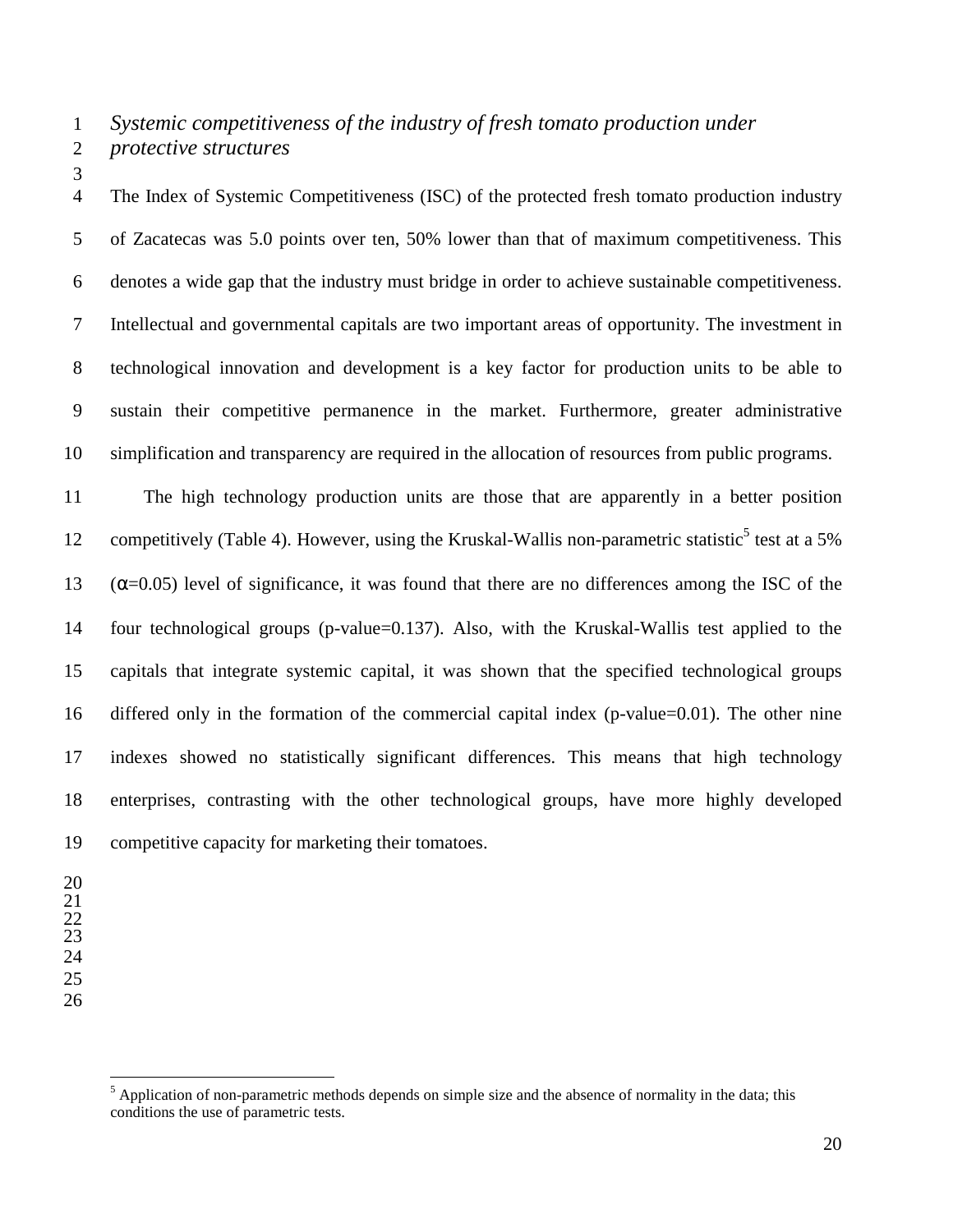| protective structures in Zacatecas, market orientation |          |       |  |  |
|--------------------------------------------------------|----------|-------|--|--|
| Export                                                 | Domestic |       |  |  |
| oriented                                               | market   | Index |  |  |
| 7.3                                                    | 4.8      | 5.5   |  |  |
| 6.9                                                    | 5.2      | 5.7   |  |  |
| 7.2                                                    | 5.0      | 5.6   |  |  |
| 6.3                                                    | 5.0      | 5.3   |  |  |
| 4.5                                                    | 3.5      | 3.8   |  |  |
| 7.3                                                    | 5.9      | 6.3   |  |  |
| 6.1                                                    | 4.8      | 5.2   |  |  |
| 6.0                                                    | 4.2      | 4.7   |  |  |
| 6.0                                                    | 4.2      | 4.7   |  |  |
| 6.7                                                    | 3.6      | 4.4   |  |  |
| 6.7                                                    | 3.6      | 4.4   |  |  |
| 2.9                                                    | 2.2      | 2.4   |  |  |
| 6.0                                                    | 6.8      | 6.6   |  |  |
| 4.5                                                    | 4.5      | 4.5   |  |  |
| 6.3                                                    | 4.8      | 5.2   |  |  |
| 6.3                                                    | 4.8      | 5.2   |  |  |
| 6.0                                                    | 4.6      | 5.0   |  |  |
|                                                        |          |       |  |  |

1 Table 5: Indexes of systemic competitiveness of the industry of fresh tomato production under 2 protective structures in Zacatecas, market orientation

4

3 Source: Constructed by the authors with data obtained in field work.

5 Unlike the ISC by technological group, the ISC of the group of production units that export 6 is significantly different from those that do not, according to the Kolmogorov-Smirnov Z non-7 parametric statistic test. However, when this same test was applied to each of the distributions of 8 the ten capitals, the distribution of intellectual (p-value=0.884), governmental (p-value=0.789) 9 and institutional (p-value=0.789) capitals were not significantly different. This reflects the need 10 for better communication between the production units and research and development centers 11 that can help to strengthen their technological capacity by achieving a competitive advantage 12 through innovation. Moreover, it is important to promote and inform growers about government 13 programs that can contribute to scaling up the productive units. Government should also promote 14 administrative simplification and actions aimed to instill trust in government organisms.

15 In the SWOT matrix of the industry, the principal problems and obstacles to the formation of 16 each of the capitals studied are synthesized, as are its strengths and opportunities (Table 6). The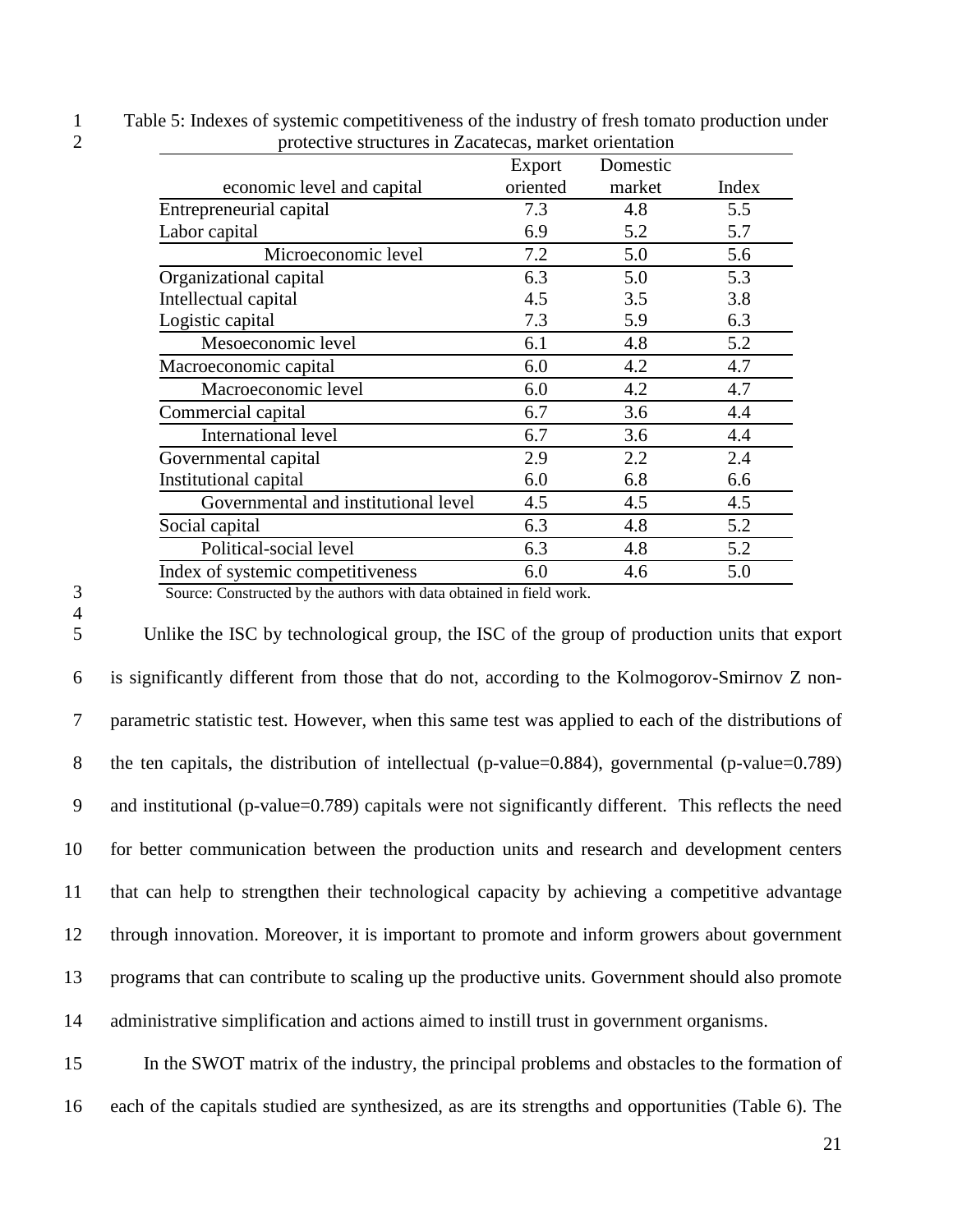1 main strength of the industry in Zacatecas is the climate of the high plateau, which allows 2 lengthening the growing season, and when the temperatures are not too low, it is possible to 3 produce during the winter with little or no fuel, which, in the face of the financial crisis, opens up 4 an opportunity to increase the number of production units that export. To do so requires greater 5 consistency in production, better yields and the adoption of good agricultural and management 6 practices. The main weaknesses are insufficient productive articulation, lack of training for 7 workers and administrative personnel, as well as an extreme dependence on foreign technology 8 and inputs and little relationship with research and development centers. The main threat is an 9 increase in the price of imported inputs, implicating higher production costs and lower 10 competitiveness, which could lead to exclusion from the market for some production units.

## 11 CONCLUSIONS

12 Within the context of market globalization and the financial and food crisis, the enterprises of the 13 agro-food sector are facing strong competition in both the international and domestic markets, 14 where their permanence depends not only on the development of competitive capacity of the 15 enterprise, but also on an environment that is propitious for competitive performance. In other 16 words, it is necessary to work with a systemic competitiveness approach, which implicates being 17 competitive at the levels of the enterprise, sector, national economy, government and institutions. 18 The systemic competitiveness index of the protected fresh tomato production industry of 19 Zacatecas was 50% lower than the highest possible competitiveness index. This situation 20 suggests the need to improve variables at the production unit level, such as productivity, 21 organizational learning, technological development, and degree of customer satisfaction, besides 22 improvements required in those external to the production unit. In a globalized context, the 23 export-oriented production units are more capable of remaining competitive, although they need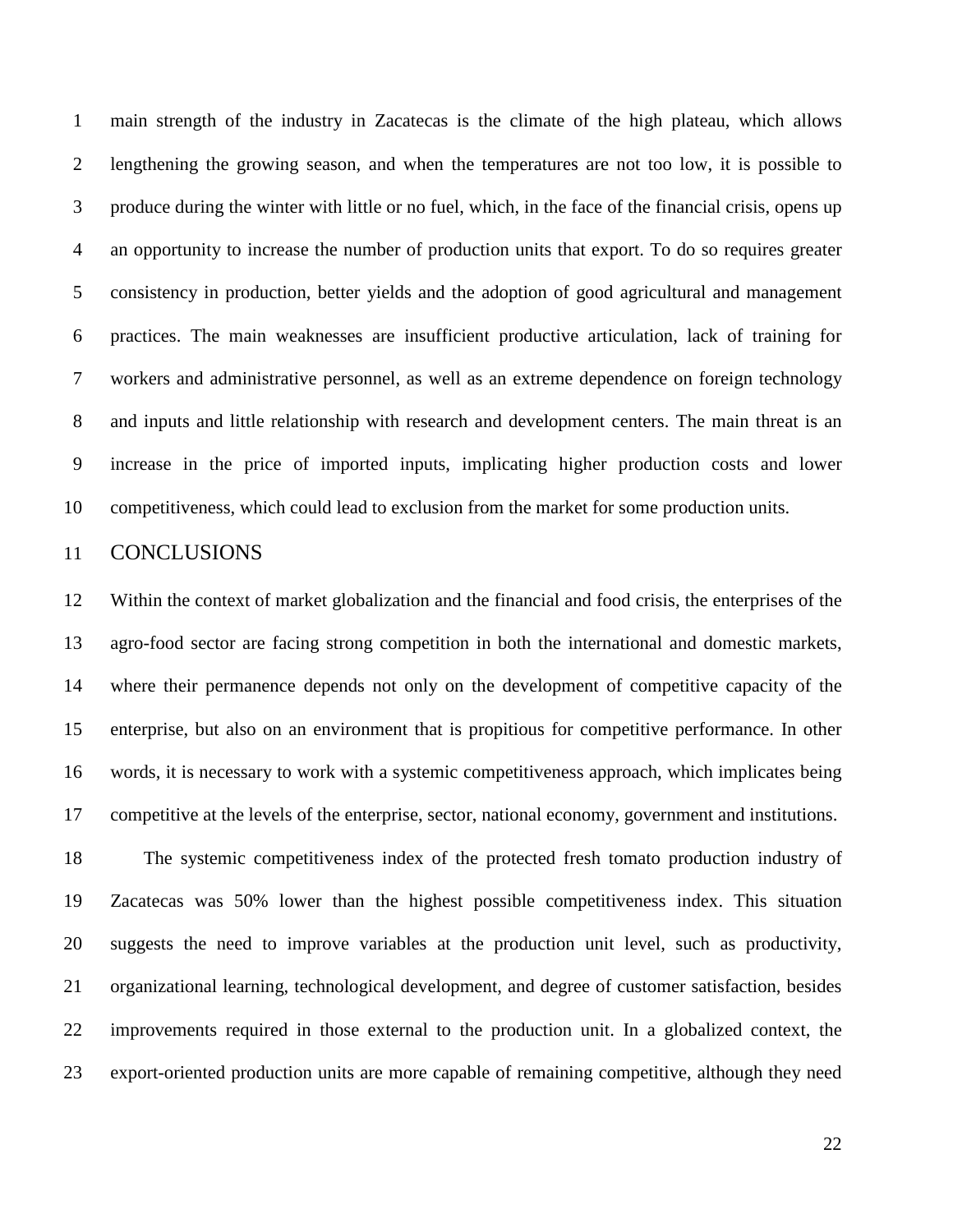1 to be strengthened mainly in the aspect of forming intellectual and governmental capitals. This 2 could by achieved through stronger links with research centers and institutes that contribute to 3 developing technology and innovation and through greater promotion and transparency of 4 government programs that protected agriculture growers can have access to.

5 The enterprises that sell their tomatoes on the domestic market are seriously lagging in the 6 formation of all of the capitals involved in systemic competitiveness, especially intellectual, 7 commercial, macroeconomic and governmental capitals. Therefore, besides the enterprises' 8 strengthening their innovative capacity and links with the government, it also is necessary to 9 strengthen macroeconomic variables. It should be highlighted that although in recent years 10 inflation has been under control, this situation could change on the short term because of the 11 impact on the agricultural sector by the food and financial crisis. Competitive interest rates and 12 real exchange rates, as well as better access to credit, are needed.

13 A high level of technology is a necessary, but not sufficient, condition for sustainable 14 competitiveness in the protected fresh tomato industry in Zacatecas. To increase competitiveness, 15 networks of collaboration among growers, customers and suppliers are also needed, considering 16 that a source of competitive advantage is innovation and learning through intellectual capital, 17 better coordination between government action and the productive sector to seek better 18 conditions in the macroeconomic and international setting, and the society's assurance and trust.

#### 19 RFERENCES

- 20
- 21 Altenburg, A., W. Hillebrand, and J. Meyer-Stamer. 1998. *Building Systemic Competitiveness.*  22 *Concept and Case Studies from* Mexico, Brazil, Paraguay, Korea and Thailand. Reports 23 and Working Papers Berlin: German Development Institute.
- 24

25 Brambila Paz, J. Jesús. 2006. *En el umbral de una agricultura nueva*. Estado de México: 26 UACH y Colegio de Posgraduados. 27

28 Calva, J.L. November 27, 2007. Revaluación del peso. En *El Universal.com.mx.*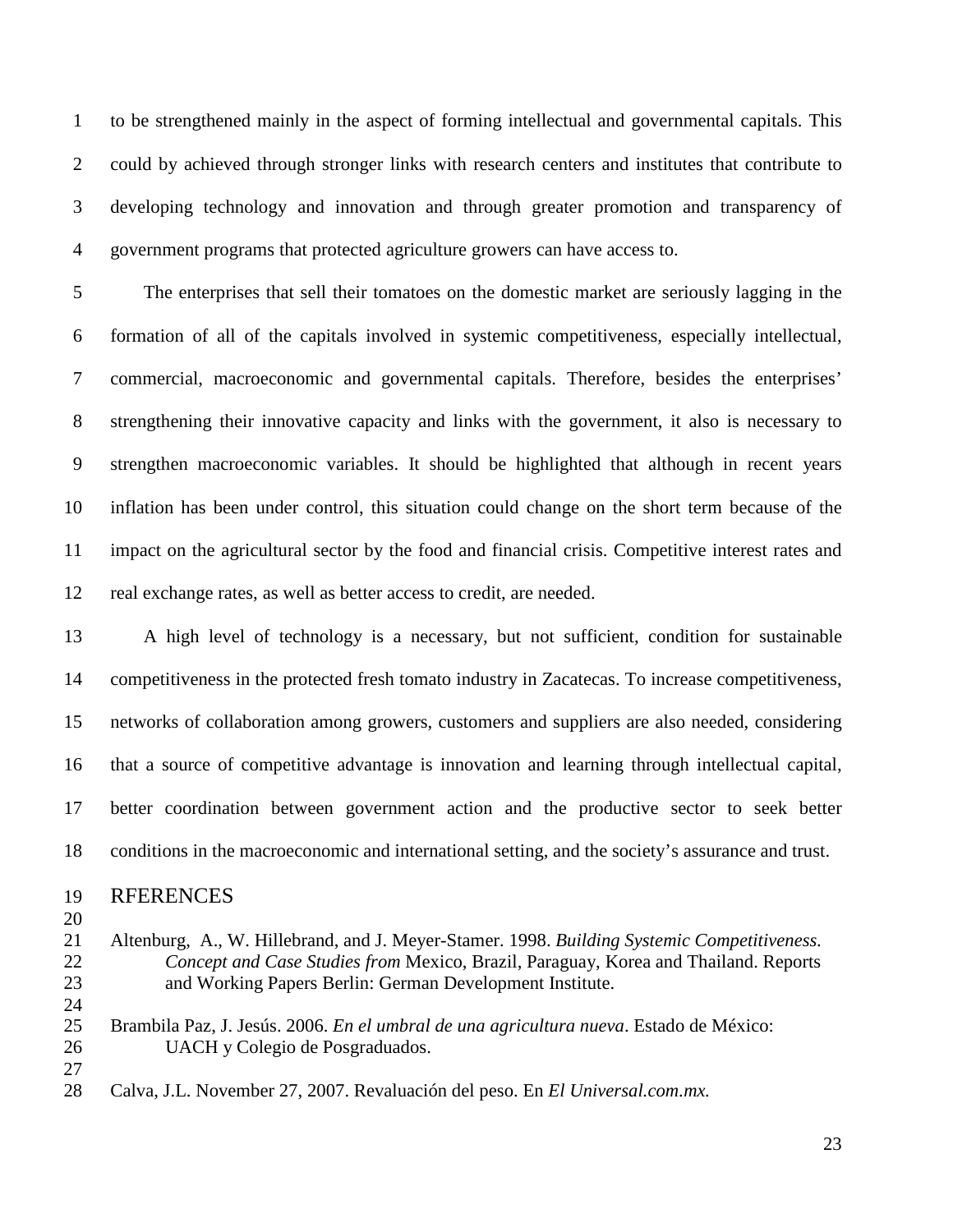| $\mathbf{1}$<br>$\overline{c}$ | http://www.eluniversal.com.mx/editoriales/38961.html. (Accessed August 2008).                                            |
|--------------------------------|--------------------------------------------------------------------------------------------------------------------------|
| $\overline{3}$                 | Calvin, L. and Roberta Cook, coord. 2001. U.S. fresh fruit and vegetable marketing: emerging                             |
| $\overline{4}$                 | trade practices, trends, and issues. AER No.795 Economic Research Service, USDA.                                         |
| 5                              |                                                                                                                          |
| $\boldsymbol{6}$               | Centro de Capital Intelectual y Competitividad. 2002. La competitividad sistémica                                        |
| $\tau$                         | de las empresas de Coahuila: un análisis de encuesta bajo un enfoque microempresarial.                                   |
| 8                              | México: Centro de Capital Intelectual y Competitividad, S.A. de C.V.                                                     |
| 9                              |                                                                                                                          |
| 10                             | Cook, Roberta. 2002. Emerging hothouse industry poses challenges for California's fresh tomato                           |
| 11<br>12                       | industry. Department of Agricultural and Resource Economics. UC Davis. Giannini<br>Foundation of Agricultural Economics. |
| 13                             |                                                                                                                          |
| 14                             | Cook, Roberta. 2007. El mercado dinámico de la producción de tomate fresco en el área del                                |
| 15                             | TLCAN. Departamento de Agricultura y Recursos Económicos. Universidad de                                                 |
| 16                             | California, Davis.http://www.agecon.ucdavis.edu/aredepart/facultydocs/Cook/articles.php                                  |
| 17                             | (Accessed August 2007).                                                                                                  |
| 18                             |                                                                                                                          |
| 19                             | Cook, Roberta and L. Calvin. 2005. Greenhouse tomatoes change the dynamics of the North                                  |
| 20                             | American fresh tomato industry. Economic Research Report. Number 2 ERS, USDA.                                            |
| 21<br>22                       | http://www.ers.usda.gov/publications/err2/ (Accessed August 2005).                                                       |
| 23                             | Esser, K., W. Hillebrand, D. Messner, and J. Meyer-Stamer. 1994. Competitividad sistémica.                               |
| 24                             | Competitividad internacional de las empresas y políticas requeridas. Berlin: Instituto                                   |
| 25                             | Alemán de Desarrollo. www.meyer-stamer.de/systemsp.htm (Accessed April 2008).                                            |
| 26                             |                                                                                                                          |
| 27                             | Esser, K., W. Hillebrand, D. Messner, and J. Meyer-Stamer. 1996. Competitividad sistémica:                               |
| 28                             | Nuevo desafío a las empresas y a la política. Revista de la CEPAL 59: 39-52.                                             |
| 29<br>30                       |                                                                                                                          |
| 31                             | Gobierno del Estado de Zacatecas. 1999. Plan Estatal de Desarrollo 1999-2004. Zacatecas:<br>GODEZAC.                     |
| 32                             |                                                                                                                          |
| 33                             | Gobierno del Estado de Zacatecas. 2005. Plan Estatal de Desarrollo 2005-2010. Zacatecas:                                 |
| 34                             | GODEZAC.                                                                                                                 |
| 35                             |                                                                                                                          |
| 36                             | Kaufman, P., Ch. Handy, E. McLaughlin, K. Park, and G. Green. 2000. Understanding the                                    |
| 37                             | Dynamics of Produce Markets: Consumption and Consolidation Grow. AEB No.758                                              |
| 38                             | ERS, USDA.                                                                                                               |
| 39                             |                                                                                                                          |
| 40<br>41                       | Kinsey, J. 2005. Tendencias en la economía de alimentos. Comercio Exterior 55 (3):249-253.                               |
| 42                             | Meyer-Stamer, J. 2005. Systemic competitiveness revisited. Mesopartner Working Papers.                                   |
| 43                             | www.mesopartner.com. (Accessed December 2006).                                                                           |
| 44                             |                                                                                                                          |
| 45                             | Nooteboom, B. 2003. Learning to trust. Ponencia presentada en el Simposium "La structure"                                |
| 46                             | cognitive de la confiance". Paris, France.                                                                               |
| 47                             |                                                                                                                          |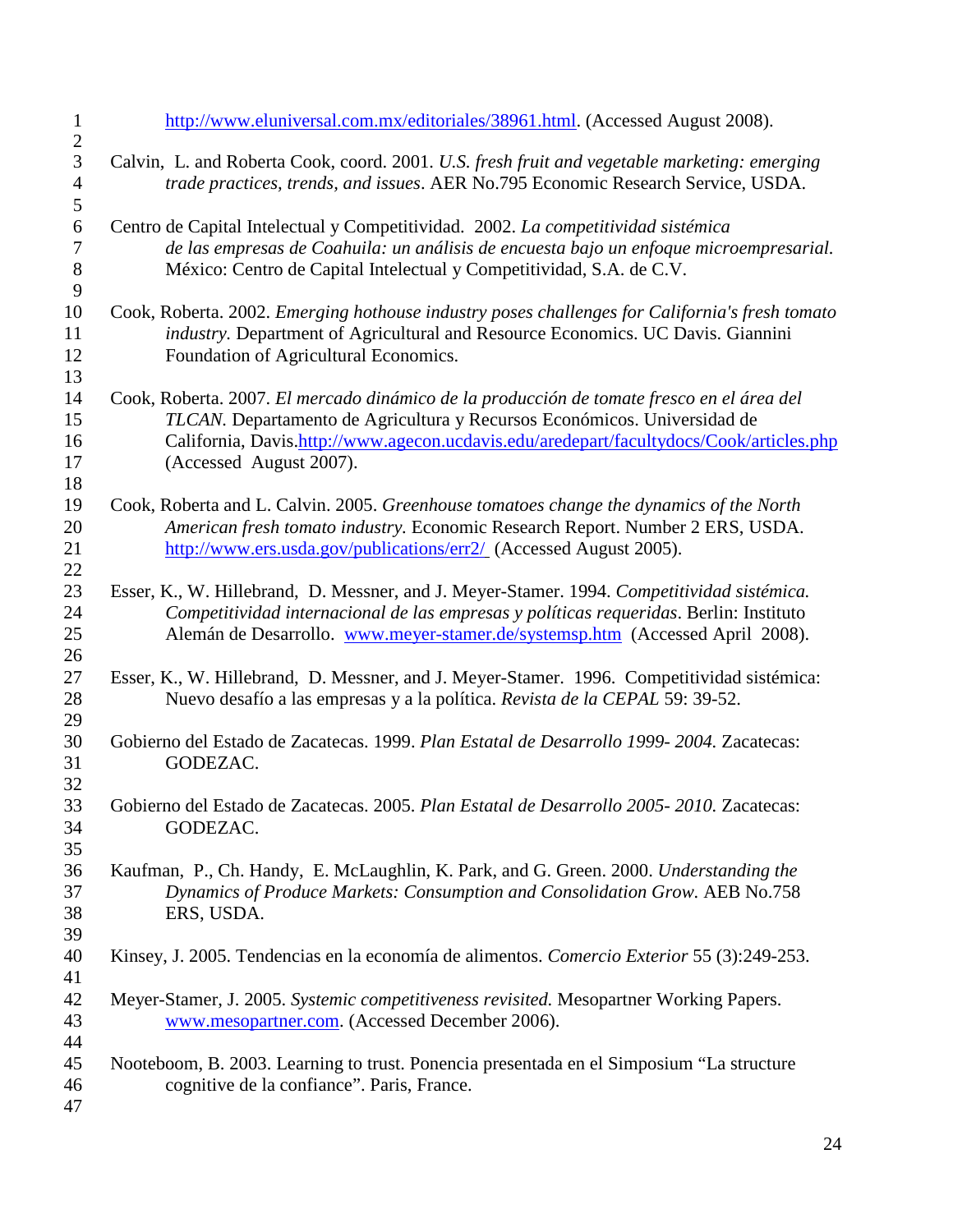| $\mathbf{1}$<br>$\mathbf{2}$<br>3<br>$\overline{4}$ | Padilla-Bernal, L.E., D. Thilmany, and M.L. Loureiro. 2003. An empirical analysis for market<br>integration and efficiency of U.S. fresh tomato markets. Journal of Agricultural and<br>Resource Economics 28(3): 435-450.                                                                                 |
|-----------------------------------------------------|------------------------------------------------------------------------------------------------------------------------------------------------------------------------------------------------------------------------------------------------------------------------------------------------------------|
| 5<br>6<br>7<br>$8\,$<br>9                           | Padilla-Bernal, L.E., A.F. Rumayor-Rodríguez, and O. Pérez-Veyna. 2007. La competitividad<br>de los invernaderos de tomate del estado de Zacatecas. En Lara H., A, R.D. Valdez C.,<br>and J.A. Zegbe D. coord. Agricultura protegida. Zacatecas, México: Coordinación de<br>Investigación y Posgrado, UAZ. |
| 10<br>11<br>12<br>13                                | Padilla-Bernal, L.E., A.F. Rumayor-Rodríguez, O. Pérez-Veyna, and E. Reyes-Rivas. 2008. La<br>competitividad de la industria del tomate bajo agricultura protegida de Zacatecas. Informe<br>Técnico. Zacatecas: Fundación Produce Zacatecas.                                                               |
| 14<br>15<br>16<br>17                                | Secretaría de Agricultura Ganadería, Desarrollo Rural, Pesca y Alimentación. 2006. Evaluación<br>Alianza para el Campo 2005. Informe de Evaluación Nacional Programa de Fomento<br>Agrícola. México: SAGARPA.                                                                                              |
| 18<br>19<br>20<br>21<br>22                          | Suárez, R. and E. Bejarano. 2001. Modelos de organización de empresas agropecuarias. CEGA,<br>Documentos de trabajo no. 9.<br>http://www.cega.org.co/Investigaciones_y_estudios/pdf/doc9.pdf. (Accessed December<br>2005).                                                                                 |
| 23<br>24<br>25                                      | USDA-Agricultural Marketing Service (AMS). 2005. Fruits and Vegetables Market News.<br>http://marketnews.usda.gov/portal/ (Accessed December 2006).                                                                                                                                                        |
| 26<br>27<br>28                                      | Villarreal, R. and R. Villarreal. 2002. México competitivo 2020. Un modelo de competitividad<br>sistémica para el desarrollo. México: Océano.                                                                                                                                                              |
| 29<br>30<br>31                                      | Villarreal, R. and T. Villarreal. 2003. IFA: La empresa competitiva sustentable en la era del<br>capital intelectual. México: McGraw Hill Interamericana.                                                                                                                                                  |
| 32<br>33<br>34<br>35                                | Villarreal, R. 2007. El paradigma de la competitividad sistémica. In Calva, J.L. coord.<br>Educación, ciencia, tecnología y competitividad. México: UNAM, Cámara de Diputados,<br>LX Legislatura.                                                                                                          |
| 36<br>37<br>38                                      | Visser, E. 2006. Análisis prospectivo de política para la integración de cadenas. México.<br>Proyecto Evaluación Alianza para el Campo. FAO -SAGARPA.                                                                                                                                                      |
| 39<br>40<br>41                                      | Wilson, P.N y G.D. Thompson. 2004. Time integration: Agribusiness structure for competitive<br>advantage. Review of Agricultural Economics 25(1): 30-43.                                                                                                                                                   |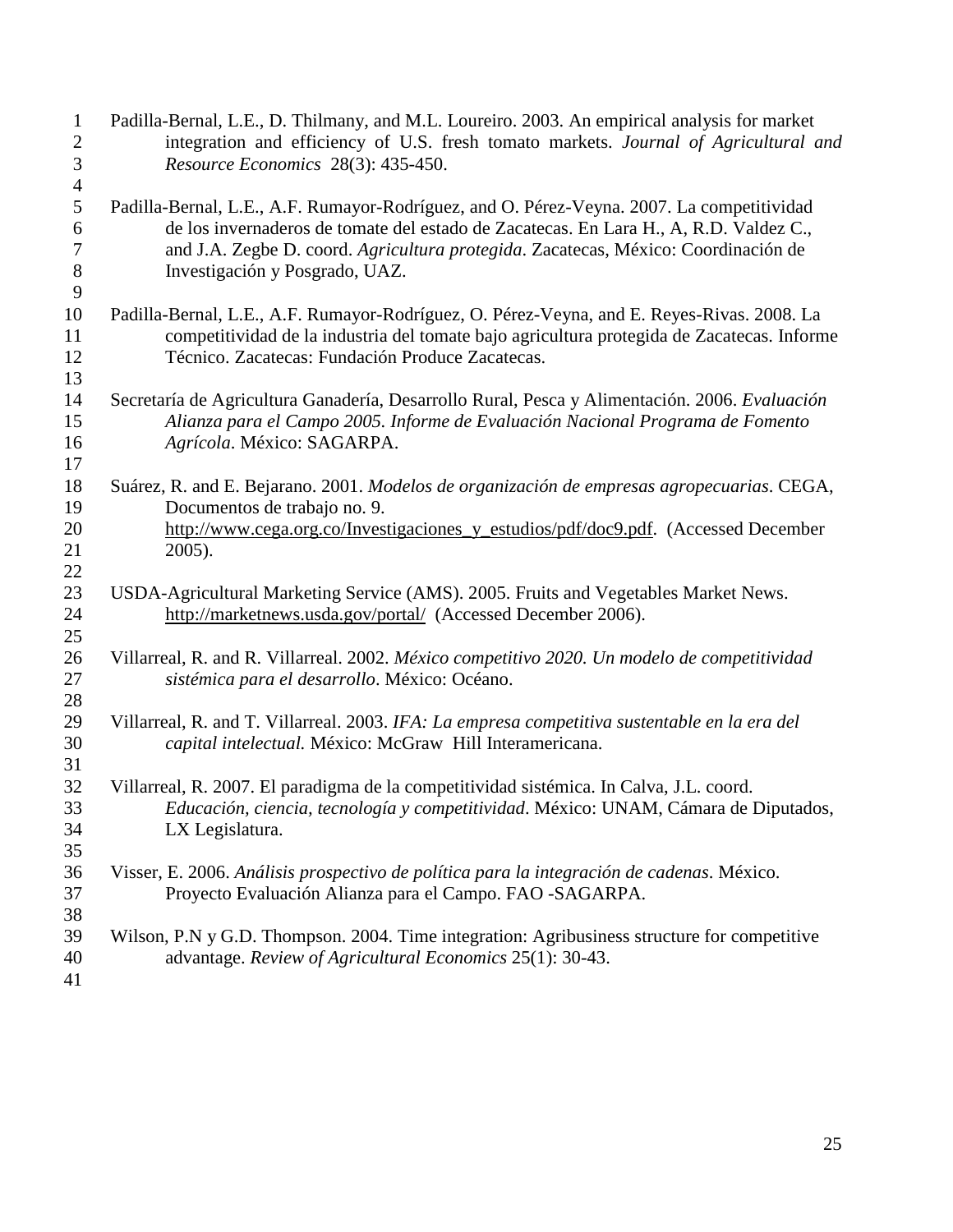| Category            | <b>Strengths</b>                                                                                                                                                                               | Weaknesses                                                                                                                                                            | Opportunities                                                                                                                                                           | Threats                                                                                                                                                                                           |
|---------------------|------------------------------------------------------------------------------------------------------------------------------------------------------------------------------------------------|-----------------------------------------------------------------------------------------------------------------------------------------------------------------------|-------------------------------------------------------------------------------------------------------------------------------------------------------------------------|---------------------------------------------------------------------------------------------------------------------------------------------------------------------------------------------------|
| Entrepreneu<br>rial | Organizational<br>intelligence. The tomato                                                                                                                                                     | Administration of production<br>units is not adequate for                                                                                                             | Promotion of training courses<br>in agribusiness management                                                                                                             | Risk of being forced out<br>of the market due to a                                                                                                                                                |
|                     | varieties grown are<br>demanded in the local and<br>international markets.                                                                                                                     | current needs.                                                                                                                                                        | with an entrepreneurial<br>approach, considering the<br>formation of value networks.                                                                                    | management system<br>inadequate for marketing<br>needs.                                                                                                                                           |
|                     | Productive flexibility.<br>Climate of high plateau<br>allows prolongation of<br>growing season, and<br>sometimes winter<br>production with low fuel<br>consumption.<br>Good crop management in | Learning curve in greenhouse<br>management takes 3 to 5 years.<br>More than 60% of the<br>production units use imported<br>seed and other inputs.<br>High fuel costs. | Publicity of the importance of<br>timely, accurate information<br>about the produce and input<br>market.<br>Development of information<br>systems for production units. | Entry into the local<br>market of larger variety<br>of tomatoes from other<br>regions or imported at a<br>price lower than<br>production cost of<br>production units.<br>Rise in costs of inputs. |
|                     | export-oriented<br>enterprises.                                                                                                                                                                |                                                                                                                                                                       |                                                                                                                                                                         |                                                                                                                                                                                                   |

Table 6: SWOT matrix of systemic capital of the industry of fresh tomato production under protective structures in Zacatecas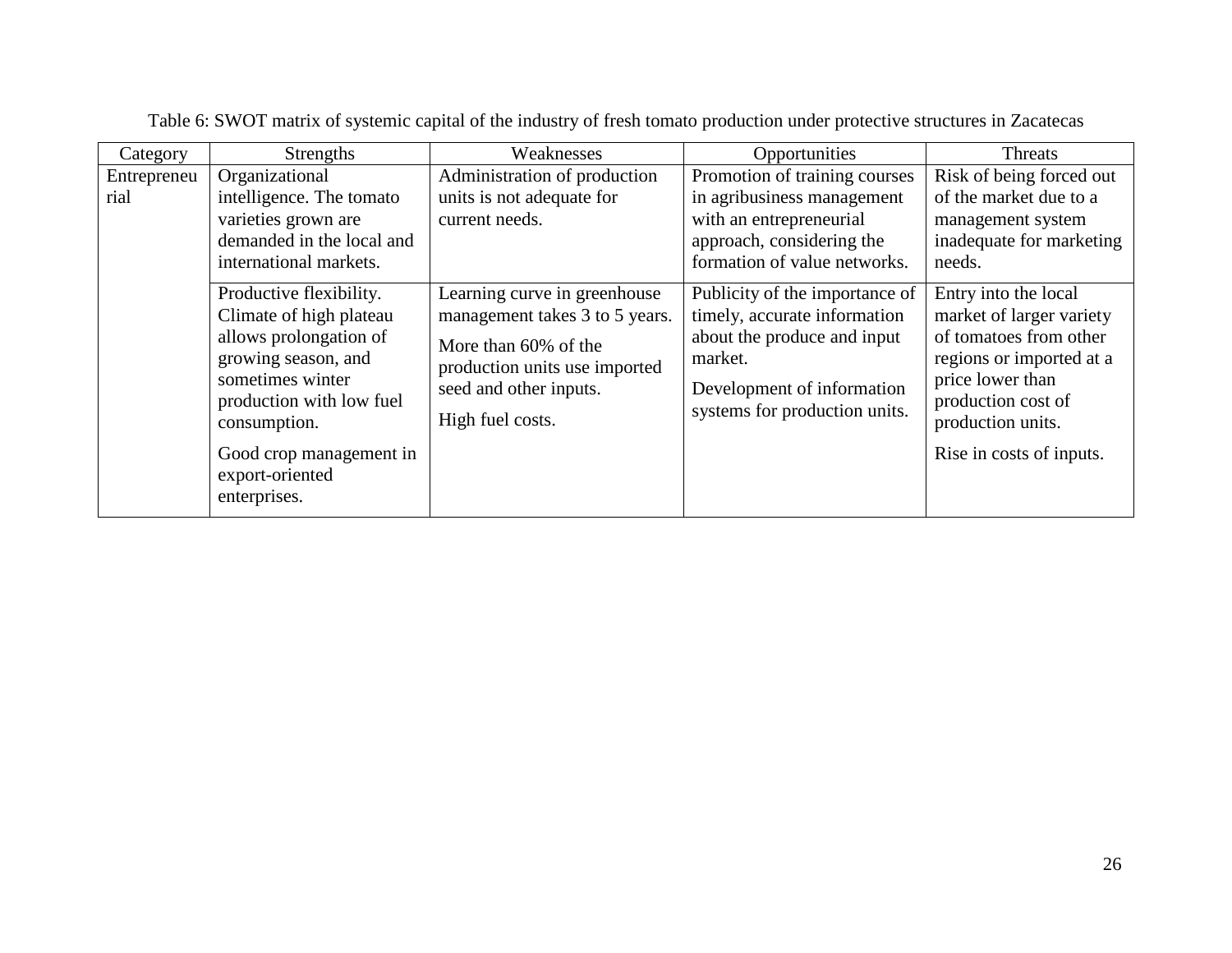|                    | Marketing agility. There is<br>willingness to produce<br>conforming to market<br>requirements. | High cost of intermediaries;<br>71% of the growers sell their<br>produce to domestic market<br>intermediaries.<br>Inconsistency of tomato<br>quality.<br>Lack of information on norms<br>and standards for selling<br>tomatoes on the international<br>market.<br>Low level of good agricultural<br>practices and management in<br>non-export-oriented | Promotion of training in<br>tomato marketing<br>requirements for both<br>domestic and international<br>markets.<br>Promotion of good<br>agricultural and management<br>practices, especially in units<br>of production for the<br>domestic market. | Non-tariff barriers to<br>trade that impede or<br>make difficult<br>international marketing<br>of tomatoes.                                       |
|--------------------|------------------------------------------------------------------------------------------------|--------------------------------------------------------------------------------------------------------------------------------------------------------------------------------------------------------------------------------------------------------------------------------------------------------------------------------------------------------|----------------------------------------------------------------------------------------------------------------------------------------------------------------------------------------------------------------------------------------------------|---------------------------------------------------------------------------------------------------------------------------------------------------|
| Labor              | Willingness to learn on the<br>part of workers.                                                | enterprises.<br>High turnover of trained<br>workers.<br>Lack of trainig for workers and<br>inexperience of managers.                                                                                                                                                                                                                                   | Improve qualification of<br>workers and administrative<br>personnel through training<br>programs and courses.<br>Establish performance<br>evaluation programs for<br>workers in which economic<br>incentives are included.                         | Delay in adoption of<br>practices and programs<br>of hygiene, quality, and<br>food safety.                                                        |
| Organizatio<br>nal | Good cooperation from<br>customers and suppliers.                                              | Lack of trust and little<br>collaboration and<br>communication among<br>growers.                                                                                                                                                                                                                                                                       | Socialize knowledge about<br>what it means and implicates<br>to integrate the tomato value<br>chain.<br>Promote inter-enterprise<br>cooperation among<br>production units.                                                                         | Increase in the likelihood<br>of production units<br>leaving the market due to<br>lack of inter-enterprise.<br>communication and<br>collaboration |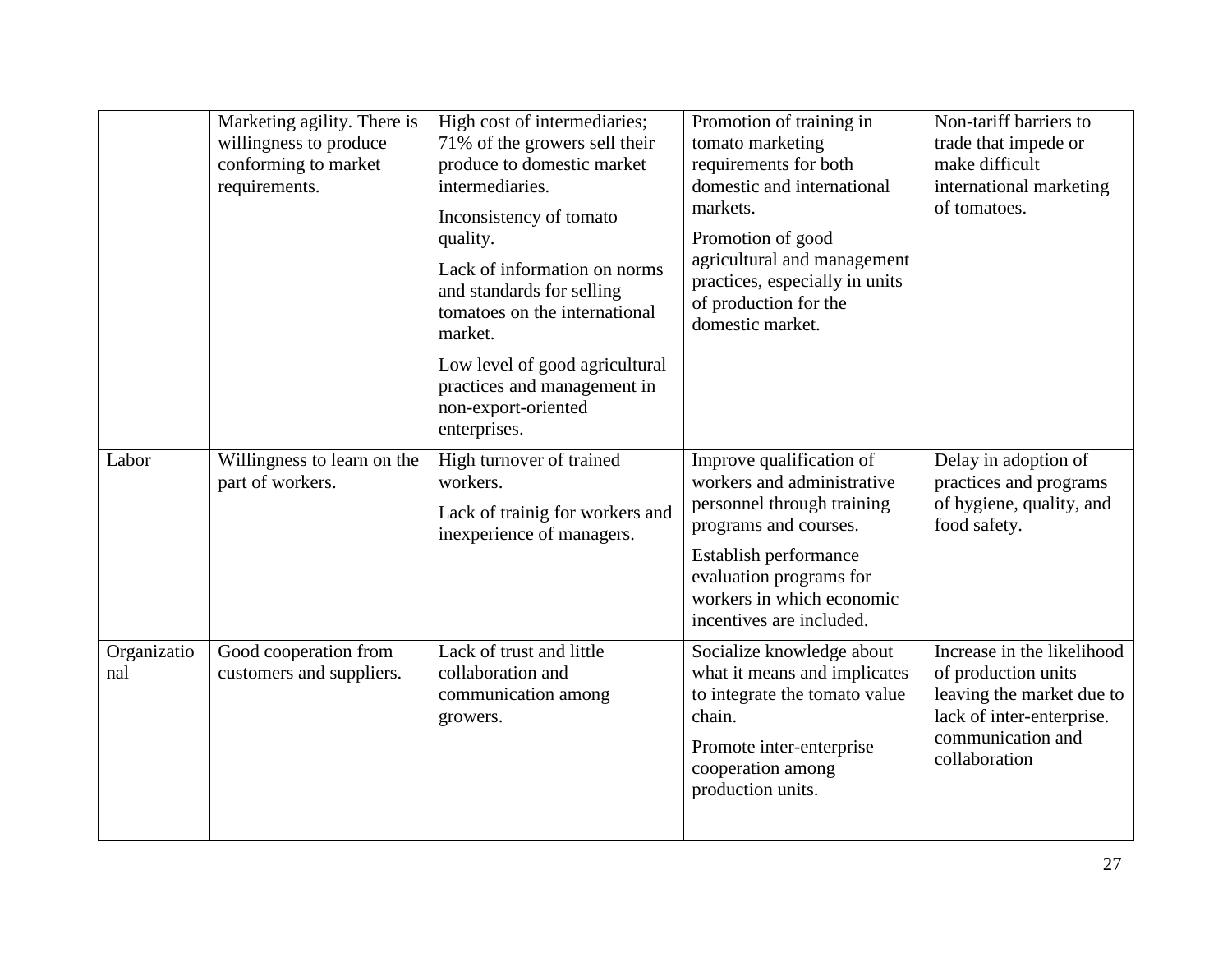| Intellectual      | Good relationship with<br>suppliers of technology.                                                                                                                                                                                                                                   | Strong dependence on foreign<br>technology. More than 50% of<br>the production units have<br>foreign technology suppliers.<br>Little relationship with<br>research institutes and centers<br>and universities. | Development of programs to<br>link institutions of higher<br>education and research with<br>the productive sector to adopt<br>technology that would<br>improve productivity and<br>reduce costs.<br>Creation of a program for<br>development of technology<br>for protected agriculture. | Better positioning on the<br>market of enterprises<br>with more developed<br>technology, management<br>capacity and lower costs.  |
|-------------------|--------------------------------------------------------------------------------------------------------------------------------------------------------------------------------------------------------------------------------------------------------------------------------------|----------------------------------------------------------------------------------------------------------------------------------------------------------------------------------------------------------------|------------------------------------------------------------------------------------------------------------------------------------------------------------------------------------------------------------------------------------------------------------------------------------------|-----------------------------------------------------------------------------------------------------------------------------------|
| Logistic          | Adequate irrigation and<br>electricity service.                                                                                                                                                                                                                                      | Deficient or scarce<br>telecommunications services.<br>High cost of fuel.<br>Only 51% of the units use<br>refrigerated transport.                                                                              | Promotion of strategic<br>alliances between growers<br>and shippers to guarantee<br>good handling of tomatoes.                                                                                                                                                                           | Loss of competitiveness<br>due to bad handling<br>during shipping.                                                                |
| Macro<br>economic | Stable conditions of the<br>principal macroeconomic<br>variables, although this has<br>been modified by the<br>financial crisis that began<br>to show its effects in<br>September 2008.<br>96% of the production<br>units received government<br>support for their<br>establishment. | Lack of Access to credit.<br>Overvaluation of the peso with<br>respect to the dollar in recent<br>years.<br>High cost of capital.<br>Little information on the tax<br>system.                                  | Development of a program of<br>fiscal support for protected<br>agriculture growers.<br>Facilitate access to credit for<br>growers.                                                                                                                                                       | Better positioning of<br>enterprises of other<br>regions with greater<br>possibilities for<br>investment and access to<br>credit. |
| Commercial        | Climate of producer<br>regions that allows<br>prolongation of growing<br>season and winter                                                                                                                                                                                           | Overvaluation of peso relative<br>to dollar during recent years,<br>although since early October<br>2008 the exchange rate has                                                                                 | Promotion of vegetables<br>grown in protected<br>agriculture systems for the<br>domestic market.                                                                                                                                                                                         | Access to local tomato<br>market by protected<br>agriculture from other<br>regions of the country or                              |